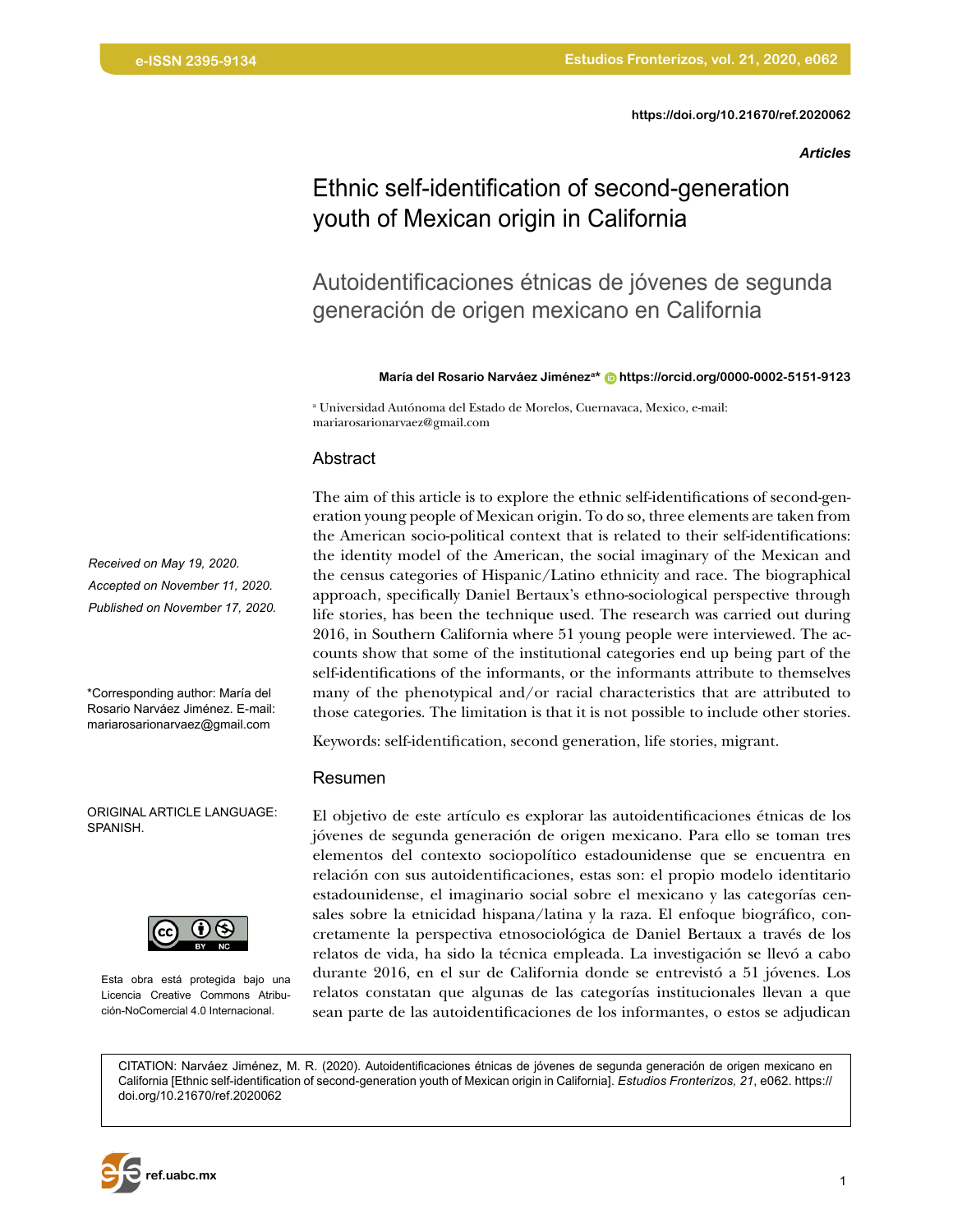muchas de las características fenotípicas y/o raciales que se les atribuyen a dichas categorías. Como limitación se encuentra la imposibilidad de incluir otros relatos.

Palabras clave: autoidentificaciones, segunda generación, relatos de vida, migrantes.

#### Introduction

The objective of this article is to explore ethnic self-identification among secondgeneration young people of Mexican origin. For this, three elements of the American sociopolitical context that are related to self-identification are taken into account: the American identity model itself, the social imaginary concerning Mexicans and the census categories regarding Hispanic/Latino ethnicity and race. The stories confirm that some of institutional categories are taken as part of self-identification among the informants and that the informants identify with many of the phenotypic and/or racial characteristics attributed to these categories.

This work will begin with a brief approach to the treatment of the second generation from the theory of assimilation and its variants, as well as the criticisms that were made later, highlighting the important contribution of segmented assimilation theory. We will continue with a theoretical-methodological approach, the biographical approach, from the ethnosociological perspective of Daniel Bertaux (1999, 2005), using the life story as the technique. Next, the general characteristics of the fieldwork and the sample with which we worked will be presented.

The second part of this work contains a theoretical discussion on the concept of ethnic identification and its relationship with the emergence of the modern nationstate. To put the particular problem into context, the imaginary regarding Mexicans in the United States (us), the census categorization of different generations, the delimitation of Mexicans as an ethnic group and the question about race will be addressed. All this will be accompanied by excerpts from some of the informants that will help to exemplify the theoretical issues.

#### Second Generation and Assimilation Theory

The first time I heard it was when my cousins (in Mexico) told me I was *pocha* (a term used to describe those who have left Mexico), and I didn't know what that was. Later, I asked, and they told me it was when a fruit spoils. However, you can use it as something nice, with something that you identify with. But, well, the word *Chicano*, from what I've learned, I no longer identify with that… or just being Mexican or American [usa]. Right now, I don't know what I identify with […] from a class I took this summer, I also learned that there are a lot of Hispanics or Latinos (Alicia, interview, June 2, 2016).

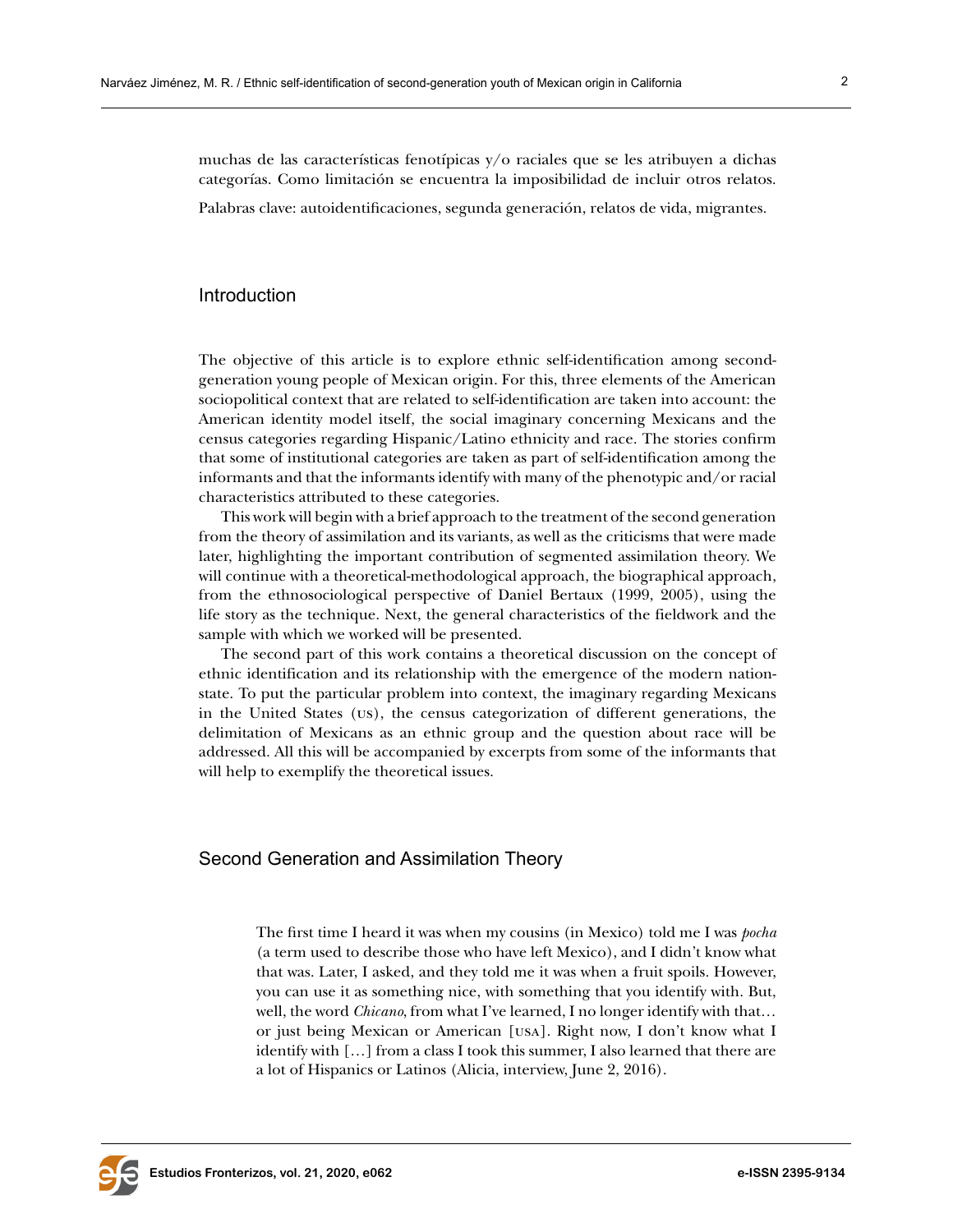The leading country in research on international migration has been the us; hence, the first works on the subject of the second generation, or of children of immigrants, emerged in this country in the 1930s, under assimilation theory. Among the literature mentioning the beginning of the second generation is *The Marginal Man*, by E. V. Stonequist (1937), which takes as a reference the children of immigrants immersed in the conflict arising from living between two cultures and is where the term "second generation" appears for the first time. In 1938, M*.* L. Hansen's *The Problem of the Third Generation Immigrant* focuses on the generational process as a means of progressive assimilation. It is not until 1943 when the monograph *Italian or American?* by I. L. Child is published; this monograph refers to a specific group (children of Italian immigrants) and in whom the question of identity begins to come to the foreground, a new identity model different from the country of origin of the parents and different from that of the place of arrival (García Borrego, 2008). Later, in 1945, Warner and Srole's Theory of Assimilation appeared in *The Social Systems of American Ethnic Groups* (García Borrego, 2008).

However, starting in the 1950s, the situation changed, social mobility began to become difficult, or, simply, its outlook was grim for certain groups, such as African Americans (Aparicio, 2007). From then on, the first criticisms of the assimilationist model emerged. Gordon's work *Assimilation in American Life* (1964) provides a more complex model based on acculturation, structural assimilation, and the shaping of a common identity, while Gans (1979) compared the differences between the two assimilation models, *Linear Assimilation* and *Irregular Assimilation* (García Borrego, 2008). Contemporary authors (Alba & Nee, 1997, 2003; Perlman & Waldinger, 1997) criticize the classical assimilationist model and include variations but continue falling back to the assimilation model. It is important to highlight the proposal of Portes and Zhou (1993), with the *Theory of Segmented Assimilation*, which is based on a model represented by a typology that differentiates between *1*) dissonant acculturation, *2*) consonant acculturation and *3*) selective acculturation.

The Theory of Segmented Assimilation (Portes & Rumbaut, 2010) is based on an open incorporation process, which includes government policies regarding the group of origin, the attitudes of the receiving society and co-ethnic community resources, where the receiving context plays an important role. These are the aspects that lead Portes and Rumbaut (2010) to declare the situation of Mexican immigrants and their children as the most worrisome. They refer to "the Mexican case" as the second generation of Mexican origin, whose characteristics "make them unique". Mexicans constitute the largest and oldest group of foreigners; hence, their second generation is also large, and there even is a third generation. This is a consequence of the geographical contiguity between the two countries that has allowed a continuous flow of labor. The relative ease of these movements explains the lower human capital compared to other groups of immigrants from even poorer countries. This has made it so that their number, their poverty and their visibility have become targets of policies directed, specifically, at hindering their entry into the country and to repatriate those who were already there; this has led to a context of hostility that has influenced job insecurity and negative modes of incorporation. Therefore, the consequences that can be expected under these circumstances are not encouraging, as demonstrated by the results of their research.

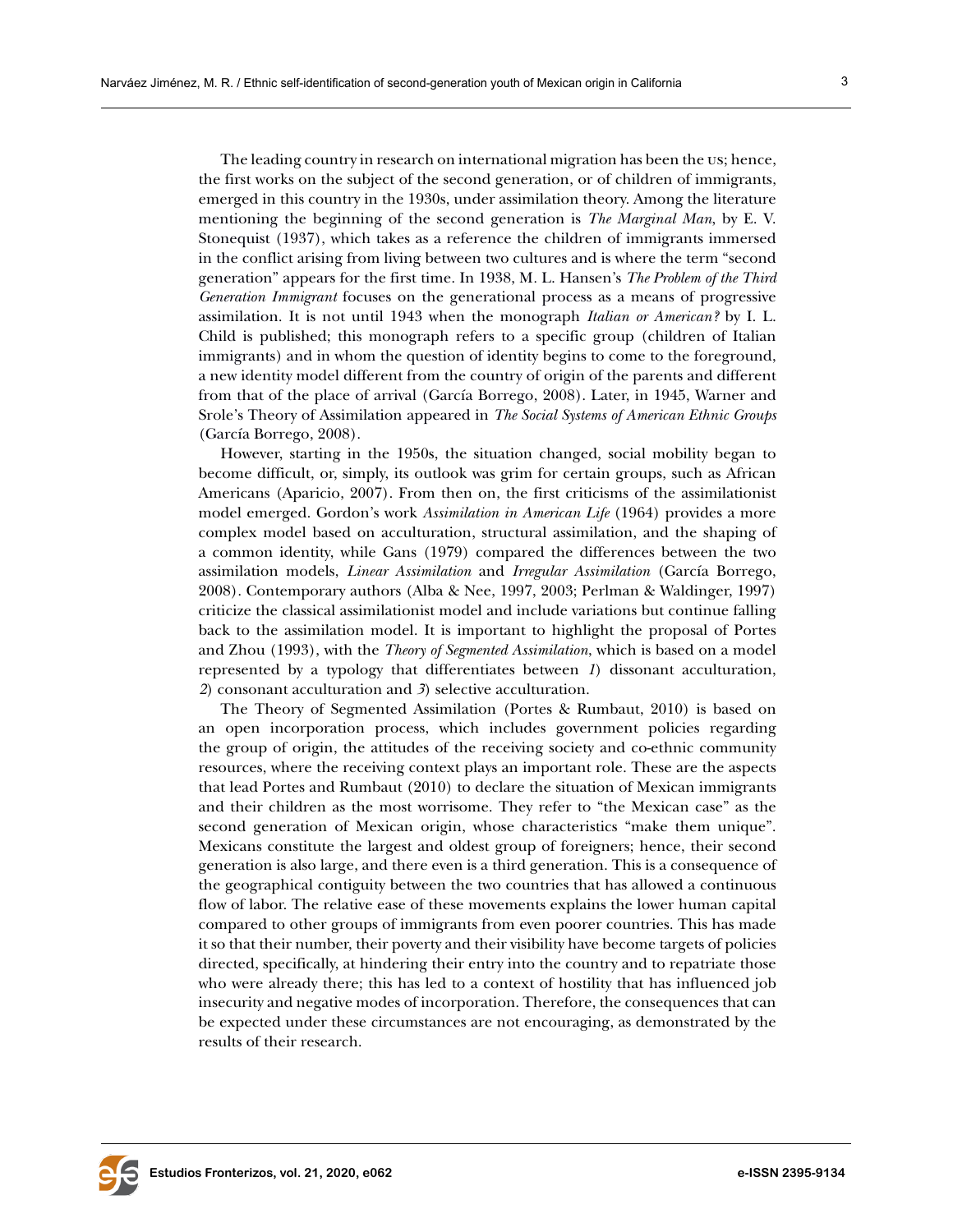## Biographical Focus: Life Stories

The biographical approach, specifically life stories from Daniel Bertaux's (2005) ethnosociological perspective, has been the framework from which the analysis and interpretation of the data have been carried out. Bertaux (1999) starts by differentiating the terms *life story* and *life history*. He takes as reference the proposal by Norman K. Denzin (1970), who, based on this distinction, understands each of these terms as follows: *life story* refers to "the story of a life as told by the person who has lived it", and *life history* consists of "case studies about a person", "including not only their own life story but also other types of documents", such as "medical history, court records", "the testimonies of relatives, etc." (Bertaux, 1999, p. 3). Denzin is in favor of the biographical approach because in this way, "the adoption of a new technique" is assumed, in addition to "the gradual construction of a new sociological process" (Bertaux, 1999, p. 3), "of a new approach", where "observation and reflection" are reconciled (Bertaux, 1999, p. 4).

From an ethnosociological perspective, life stories are understood as one of the forms of expression of human experience (Bertaux, 2005). The "interlocutor is considered as an informant" (Bertaux, 1999, p. 10), and the narrative is the narration provided by a person of his or her own life experience. It is an autobiography because the person narrates his or her life. Thus, the story takes place through the dialog that occurs between the subject and the researcher; therefore, it is produced at the request of the researcher, who will have some particular knowledge interests about this experience, which is limited to one or several areas of the whole life experience.

The central objective of a life story is to reflect the diachronic structure of the life experience through the narration of the lived experience. In this way, the interview focused on the very course of life with the purpose of knowing how the life experience of the young person has developed, from childhood, which encompasses the beginning of youth and its evolution during this stage, until today. Therefore, although the ethnosociological perspective is inspired by the ethnographic tradition, its objectives are constructed based on sociological nuance, that is, "a type of empirical research based on fieldwork, inspired by the ethnographic tradition for its observational techniques, but which constructs its objectives by reference to certain sociological problems" (Bertaux, 2005, p. 15). Additionally, ethnography will be understood as a way of interpreting what others say and the researcher's own observations. Ethnographies will be interpretations of interpretations, that is, interpretations "of the second and third order" (Geertz, 1973, p. 28) and conceived as fiction because they reflect something that has already occurred; however, they should not be confused with the fictitious.

When following the procedure of the ethnosociological perspective, analysis and internal interpretation of the stories have been used, as well as a comparison of various cases, with the aim of generalizing and of making a transition from the specific to the general, a characteristic procedure of the inductive model. The procedure consisted of comparing various life stories to develop concepts and categories as a result of the interpretation process. Thus, each story has been interpreted as part of a set of life stories of second-generation native Mexican young people in southern California. In this way, the resulting concepts and categories have helped to develop "plausible hypotheses".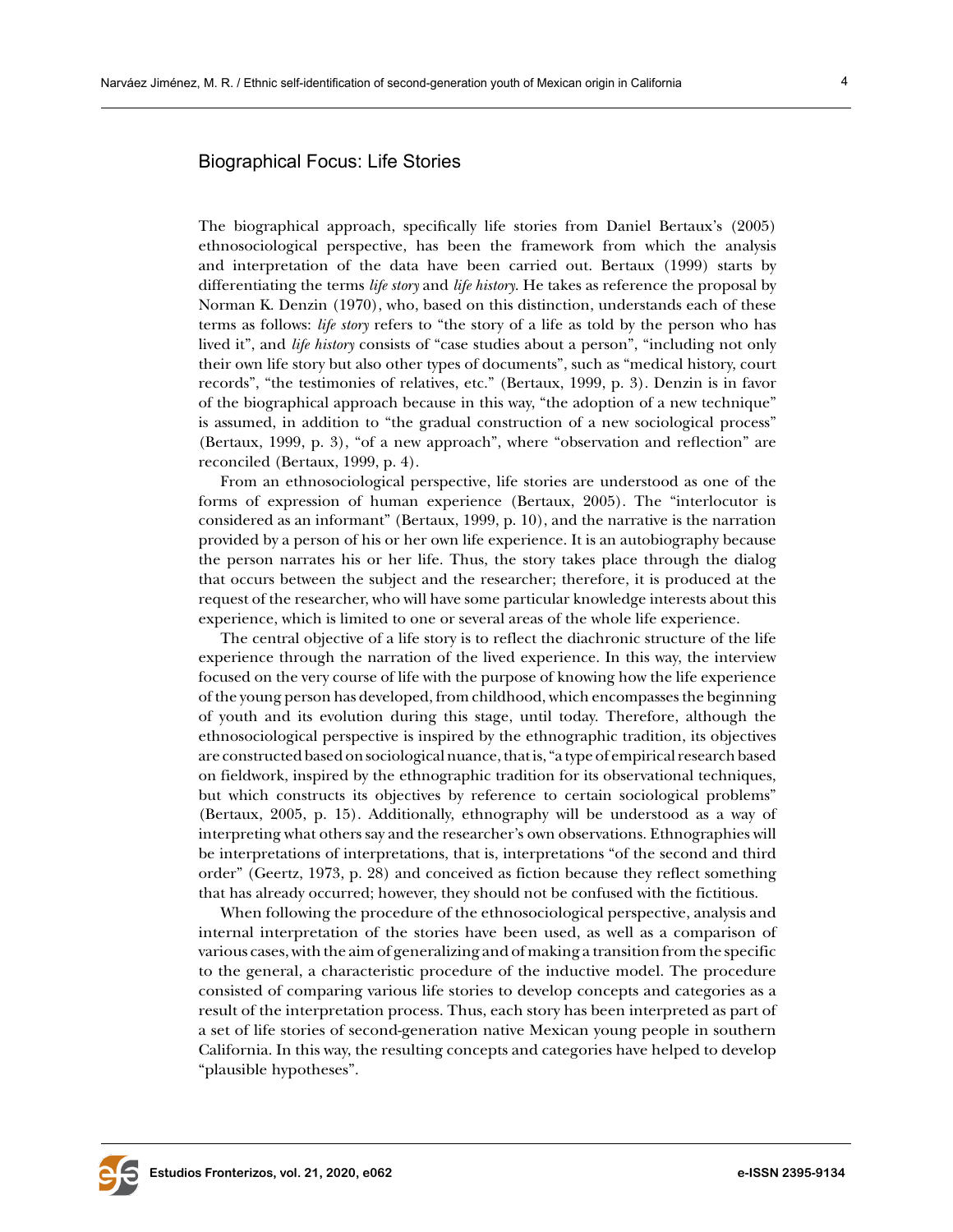This way of proceeding is far from the hypothetical-deductive research model, which is characterized by starting from the general and narrowing to specifics and which is developed through hypothesis testing and whose objective is an explanation. This, in turn, affects how the sample is formed because it is not a statistically representative sample but, rather, is built progressively, along with the collection of data and the search for similarities and differences between the different cases that are compared. This is the procedure used by Glasser and Strauss in their development of Grounded Theory, whose proposal resides in the constant comparative method and theoretical sampling as well as in obtaining data that come from observed and recorded reality.

#### *Fieldwork and Characteristics of the Sample*

To delimit the second-generation population, Rubén G. Rumbaut's proposal (Rumbaut, 2006) was taken as a reference, differentiating the "first generation", which includes those born abroad and is subdivided into generations 1.75, 1.5 and 1.25, depending on arrival age in the new country) from the "second generation", which includes those born in the us and is subdivided into generations 2.5 and 2.0. In this study, young people born in the us and those born abroad are considered members of the second generation because many of the latter, due to the early age at which they arrived in the us, have had a process of socialization similar to that of us natives.

Fieldwork was carried out in southern California, specifically in Orange and Los Angeles counties, two of the most populated counties with a significant number of people of Mexican origin, during a period of six months between March and August  $2016$ . There were 51 young people interviewed<sup>1</sup>, of whom 24 were women and 27 were men, aged between 16 and 36 years. Of these, 32 belong to generation 2.0, that is, they were born in the us, mostly in the state of California; the remaining 19 are migrants, of whom 10 belong to generation 1.75, five belong to generation 1.5 and four belong to generation 1.25. Regarding legal status, 11 had permanent residence or citizenship, while of the other 13, seven were protected under DACA (Deferred Action for Childhood Arrivals), and six were undocumented.

#### Ethnic Self-Identification

Identification is "the process of subjection to discursive practices and the policy of exclusion that all these subjections seem to entail" (Hall, 1996, p. 15). Among its qualities are its continuous construction, its strategic and "positional" nature, and its concern for demarcating the "difference", "symbolic limits" and "production of



<sup>1</sup> The stories were transcribed literally to capture, in the most realistic way possible, the way the people spoke; the names of the informants have been changed to maintain anonymity.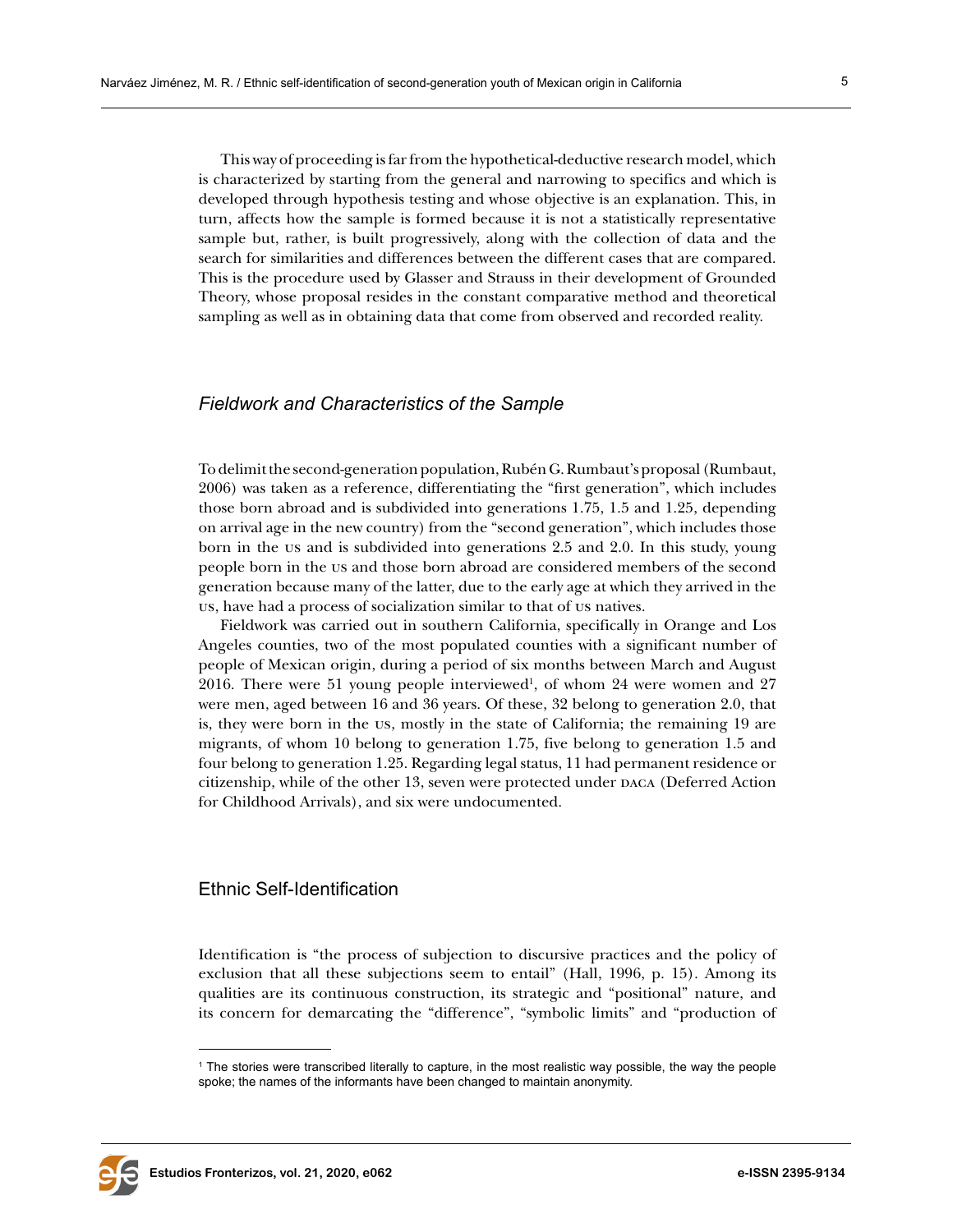boundaries" (Hall, 1996, p. 16). Additionally, identification processes require the recognition of the subjects with whom they interact. In this sense, Hall (1996) alludes to the relationship of otherness as the main component of identities, where it should be not only the established differences but also the inequalities that they imply and their consequences, such as discrimination and exclusion.

In the case of second-generation native Mexican young people interviewed for this work, the ethnic component is a constant in their stories. In their self-identification, references to the categories of Latino, Mexican-American or Chicano, among others, are present. These are categories institutionalized by the us government, referring to the Mexican population and/or persons of Mexican origin with whom second-generation youth identify, either because they have migrated from Mexico or because their parents or ancestors did. Therefore, their arguments coincide with other characteristics of identification, such as the questions related to "the use of the resources of history, language and culture" (Hall, 1996, p. 17), as a function of the future and the multiple possibilities that this can offer, that is, "how they have represented us and how this relates to how we represent ourselves" (Hall, 1996, p. 18). In this way, the main aspect that characterizes self-identification among the informants is their definition based on the relationships of otherness with "Anglo". This process of construction on who they are, understood as "us" versus the "other", can be understood as follows:

Ethnic identification begins with applying a certain label to oneself within a cognitive process of self-categorization that entails not only the claim of belonging to a group or category but also a differentiated contrast between the category or one's own group and other groups and categories (Portes & Rumbaut, 2010, p. 189).

This is importance for the following reason:

The way in which these young people define themselves is significant because it reveals a lot about their social affiliations and how and where they think they fit into a society of which they are its most recent members (Portes & Rumbaut, 2010, p. 191).

In this way, ethnicity integrates the question of "us" and "them", that is, the separation and, at the same time, the gathering of the population in relation to these two categories. It is "a matter of classification", of "separation and assembly of the population into a series of categories defined in terms of 'us' and 'them'" (Epstein, 2006, p. 91). Likewise, the Comaroffs (Comaroff & Comaroff, 1992) argue that ethnicity as an ascription also starts from an oppositional relationship, a relationship of otherness, whose importance lies in the relationship that is established and is based on the principle of otherness. These categorizations are usually based on the creation of "cultural differences" that function as arguments with which inequalities are justified; additionally, they become the basis for establishing asymmetric relationships and the origin of ethnic consciousness. From there, what Epstein (2006) emphasizes regarding ethnic identity is that ethnicity is one of the multiple factors that make up identity; however, ethnicity groups the status and the other roles that an individual has, and it is precisely this integration that generates a "final identity". Therefore, its importance resides in its function as a structuring axis of social relations, which ends

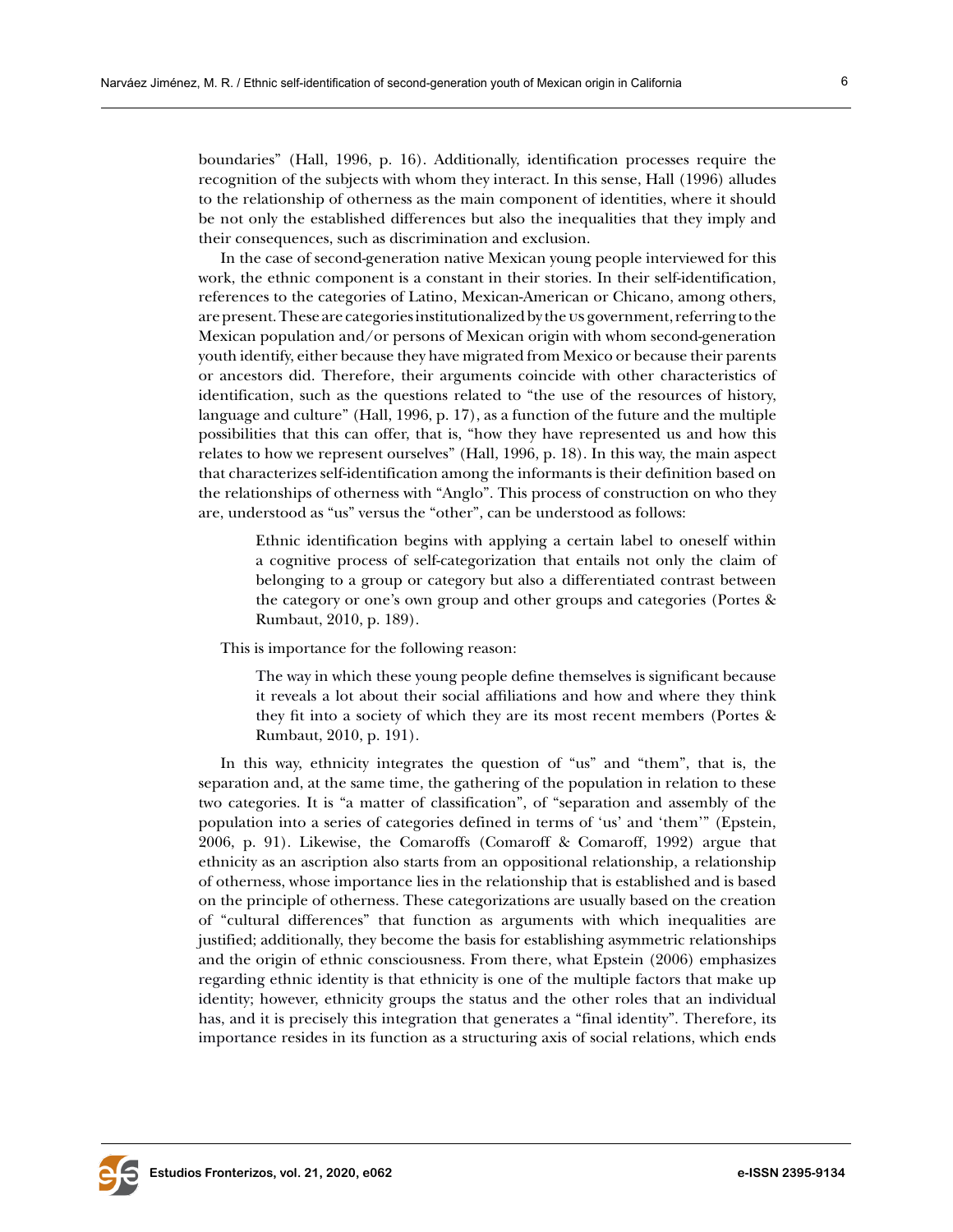up determining the other the roles and status, as well as the categorizations of "us" and "them", as an effect of otherness relationships. All this will result in the establishment of social categories that constitute the origin of ethnic identities.

Mauricio, 26 years old, generation 2.0:

— How do you feel now, from the point of view of identity?

— How would you classify me? Mm… those are also a *genery* (foreigner), they are long road because before, when I was young, I was "American"; and then, when I was in high school, I was "Mexican-American". And when I went to college I was "Chicano", but with a ch, chicano. When I graduated it was with an x, Xicano, to recognize the group of…, indigenous. And now, I think, I like "pocho" more, first because before they called me pocho in Mexico, and they didn't understand me. They called me pocho here and didn't understand me, and... for a while, they said, people from here, who are not from here or there, are not very Mexican, and they go there doing American things. And... since I knew of the name Chicano, I began to realize that pocho was the same thing, that it was like an insult that someone was throwing at me. But really, pocho, what is it? It's more like how I identify myself right now (Mauricio, interview, May 23, 2016).

The case that has just been presented reflects a complex and changing process of self-identification. This evolves from assimilationist categories, such as "American", with which he identified at the beginning of his youth, to ethnic categories, such as those of Chicano or Pocho. Resignification is the element that sets the tone of the story, as reflected in the example of the term "pocho", which originates as a pejorative concept, but Mauricio explains why and how he resignifies it and how he ends up appropriating it. However, in addition, the term pocho marks a double exclusion because, as it states, it is usually a term attributed to someone who is not "from here or there". In this way, his story refers to the relationship that many identities have with a place, with a socially and politically demarcated territory, such as that of the nationstate, that is associated with a cultural community and/or ethnic group that defines an identity, as will be seen below.

#### *Modern Nation-States and the Origin of Ethnicity*

For the theory of modernity, the emergence of the modern nation-state<sup>2</sup> brings with it the idea of nationalism and ethnicity (Wimmer & Glick Schiller, 2002). The idea of a nation that arises from this new form of political organization is that of a group of people who share a common historical origin based on cultural, linguistic and identity aspects. The concept of state refers to a system of government that governs within a defined territory. Therefore, the emergence of the nation-state



<sup>2</sup> Although from Hanna Arendt's (Hanna Arendt, 2009) point of view the usa cannot be considered a nation-state, the objectives of its assimilationist policies act in accordance with those of a nation-state. They seek equating "citizenship" with "nationality", understood as a community consisting of common elements such as ethnicity, race or language, among other aspects.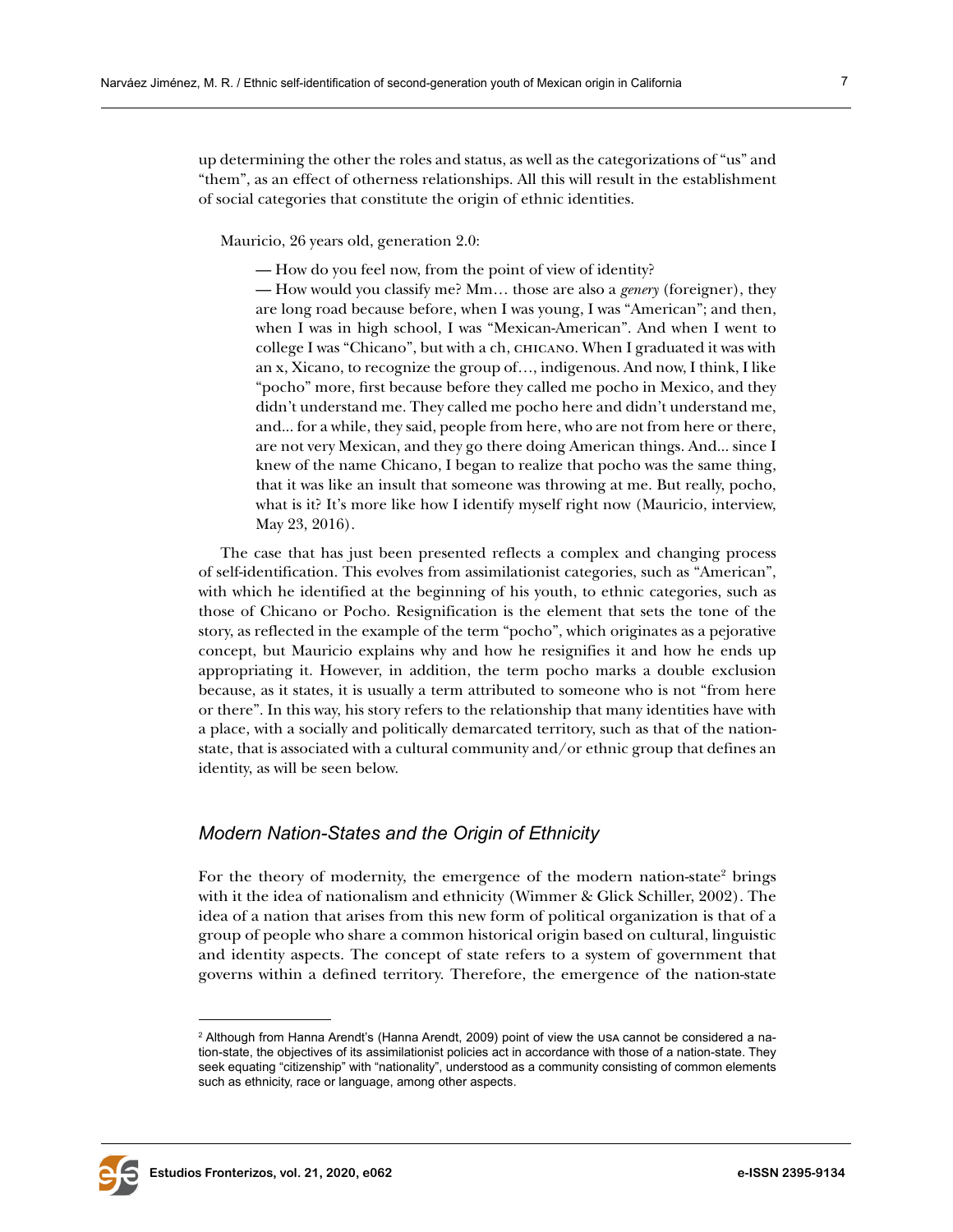appears to be associated with territorial limits that demarcate its borders while at the same time serving as containers for society. The societies that arise as a result of the modern project will do so under a set of cultural and linguistic traits that will define their identity.

In this way, imaginary nationalism is established, in reference to the imagined community of Benedict Anderson, and is delimited by physical borders, real limits that separate insiders from outsiders, nationals from foreigners. Thus, immigrants and ethnic minorities become the threat of states because they are considered the opposite of the idea of nation, which is why they must be assimilated by the state. Therefore, the modern national project brings together a set of elements referring to aspects as diverse as culture, economy or security, among others, that involves ethnicity being understood from the cultural aspects, in relation to the idea of nation and the inclusion and/or exclusion that this implies, as well as from the sociostructural aspects due to the consequences that such inclusion and/or exclusion entail (Epstein, 2006; Comaroff & Comaroff, 1992).

In the case presented below, the young woman has no doubts about how to identify herself; she considers herself Mexican because she was born in Mexico.

Sara, 22 years old, generation 1.5 (arrived with her mother when she was 8 years old):

I always put […] Latino or Hispanic. Aha! […] Although my friends tell me, "but you don't look Mexican" […] but I am. In other words, I was born in Mexico (Sara, interview, May 25, 2016).

## The Imaginary about the "Mexican" and Some of its Consequences

The stereotypical and negative view of the Latino population in general and of the Mexican population in particular is present in the stories of young people. This imaginary was a banner of Donald Trump's presidential campaign, but it is a discourse that has been present for years; it has even been at the forefront in some of the controversies of certain American intellectuals, such as Samuel Huntington, in his work *Who Are We? The Challenges to America's National Identity.* The controversial author of *The Clash of Civilizations* shows his concern about the increase in the Hispanic population in the us, which he sees as the greatest enemy of American society within its borders. Their concern is whether the us will continue to be a country with a single national language and a basic Anglo-Protestant culture or if, on the contrary, its worst nightmare will be fulfilled: a country with two "cultures", Anglo and Hispanic, and two languages, English and Spanish (Durand, 2017). The arguments of Huntington<sup>3</sup> contribute to clarifying American nationalism as well as the ideology on which the assimilationist policies developed throughout its history are based. He does not hesitate to affirm that the us was created by "fundamentally white, British and Protestant settlers" who,



<sup>3</sup> "The Hispanic Challenge" (Huntington, 2004) is an excerpt from chapter 9 of the book *Who Are We? The Challenges to America's National Identity.*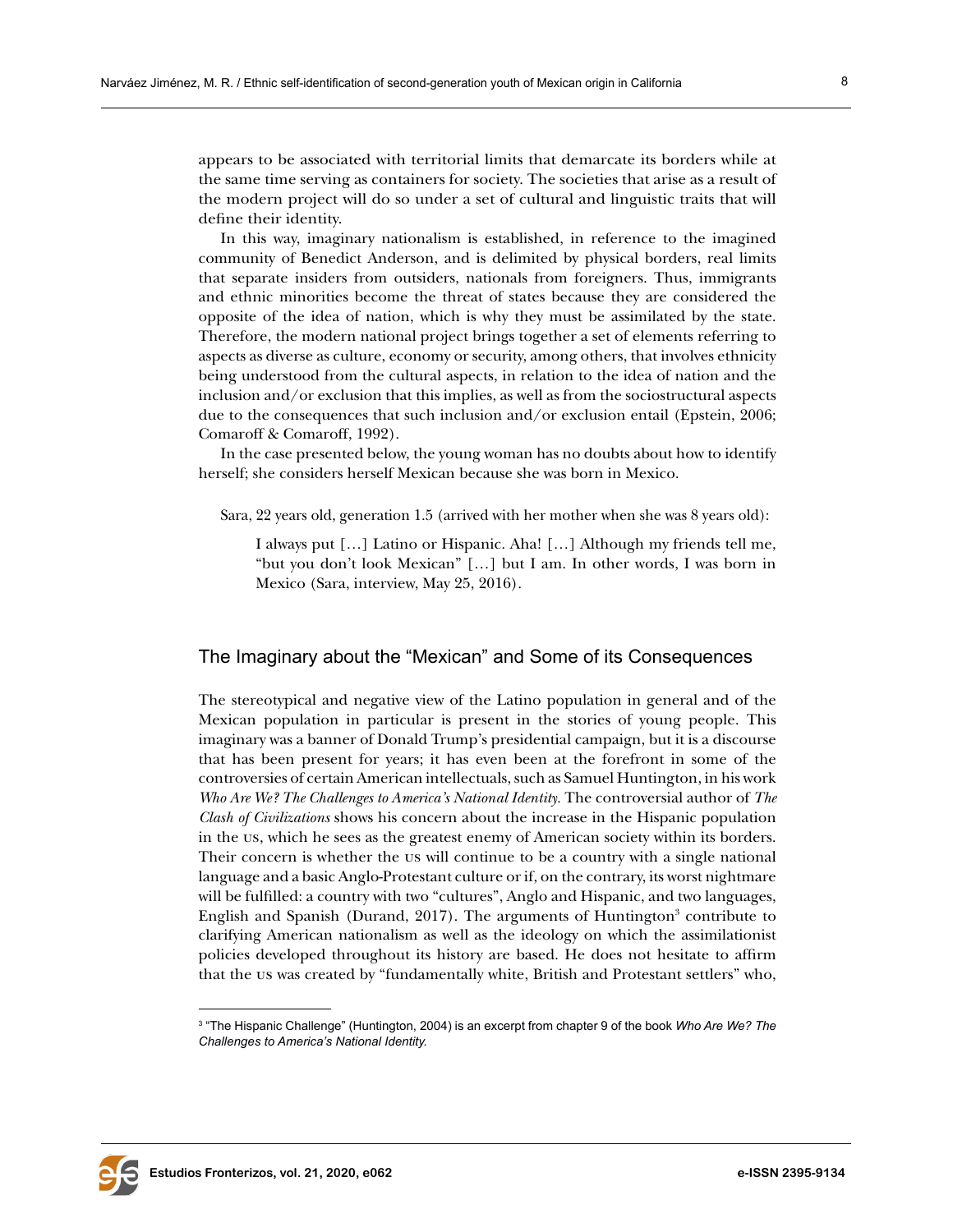with their culture and institutions, formed the basis of what is today this country, in addition to the fact that race, ethnicity, culture and religion, and later also ideology, were the elements that defined it (Huntington, 2004, p. 1).

Therefore, the white, Anglo-Saxon and protestant (wasp), the basis of national identity, is increasingly "threatened" by diversity and ethnically based identities. However, without a doubt, the greatest threat is that posed by its southern neighbors: immigrants from Latin America and, in particular, by Mexicans and their descendants, the second generation.

Ramón, 30 years old, generation 2.0:

— That's where I met the first American and Armenian, and Russian [referring to the new high school]. What's going on? I don't know any Russians! I didn't even know who was here [...] (Because before in school you used to hang around more with Latinos?) [...] they were all Latinos and Filipinos, and *morenos*. *So,* not any more. And when I went to *high school*, oh yeah, there it was [...] I started to feel discriminated against, because I just knew [...] dark skin [...] and said wow, it so different! That's where I felt alone (Ramón, interview, June 05, 2016).

For Ramón, the identity aspect is evident in the color of his skin and implies a question of difference, which was made more explicit when it evolved into discrimination. This experience began after switching to a new high school, which also produced a change in social context. From this event, he was aware that his origin and that of his family implied not only difference but also discrimination and inequality. His high school friends belonged to different ethnicities and a higher socioeconomic status. His family belonging to a much lower socioeconomic status translated into the inequality he perceived with respect to his new classmates. Therefore, the changes triggered after his change in schools translated into a cluster of new experiences, which he referred to elsewhere as "an identity crisis".

Ramón's experience reflects the negative view that American society (characterized as White, Anglo-Saxon and Protestant —wasp—) has of them, Mexicans, considered as the "other", that is, nonwhite, Hispanic/Latino and Catholic. His story reflects a feeling of being different than an American as well as the inequality that this definition of "other" entails; he is aware that the difference between his new classmates and him is not only phenotypic and/or racial but also social. None of these aspects had been previously noted because until then, it had only been related to peers of the same or similar ethnic origin, demonstrating, at the same time, the sociospatial segregation<sup>4</sup> characteristic of American cities.

The importance that Ramón, as well as other informants, give to skin color is related to the relevance that phenotypic and/or racial aspects have had in shaping American society (Omi & Winant, 2015). Hence, they constitute institutionalized categories included in the country's census. As Ramón recognized, it is not just about phenotypic and/or racial differences but also about the social inequalities that those differences entail. Hence, Omi and Winant (2015) conceive of race as a concept that



<sup>4</sup> Social segregation, which, in turn, leads to "a segmentation of the education system" (Saraví, 2015).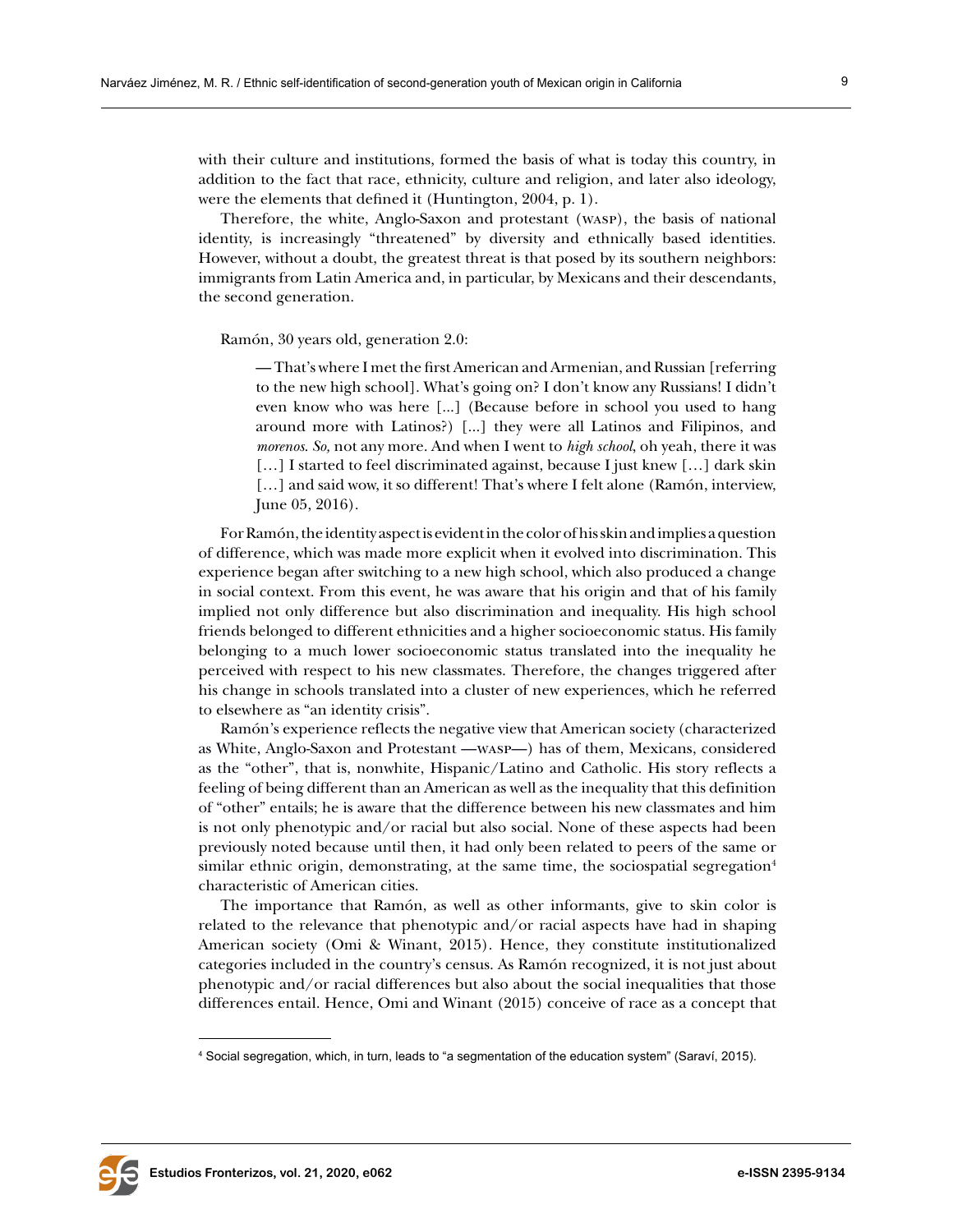represents conflicts and social interests of different human bodies; that is, these bodies represent different social groups.

### Classification of the us Census: Generational Categories

Censuses count the members that make up the population of a state. In addition, to obtain information regarding the characteristics of the population, questions are prepared that allow classifying certain aspects of both citizens and foreigners legally residing in the country. Among the most basic are those referring to sex, age and place of birth, among many others. Due to the topic discussed here, only the basic criterion of place of birth will be considered. In this way, the us Census classifies the population according to place of birth, differentiating between "foreigners" and "natives", the main categories from which they derive "first generation", "second generation" and "third generation and beyond".

Each category will be examined to understand who it refers to and who it includes or excludes. "Foreigner"<sup>5</sup> is any person who is not a us citizen by birth.<sup>6</sup> In contrast, "native" is anyone who was born in the us or Puerto Rico, in the territories of Guam, American Samoa, and the Virgin Islands, in the Commonwealth of the northern Mariana Islands, and abroad with at least one of the parents being a us citizen. The three remaining categories of the group (first, second and third generation and beyond) are specifications of the previous two. Thus, the concept of "first generation" includes all those born abroad; that is, it is an interchangeable concept with that of a foreigner. "Second generation" refers to natives, that is, to any person born in the us or its unincorporated territories, with at least one parent born abroad. Finally, "third generation and beyond" refers to "Americans", i.e., any person born in the us or its unincorporated territories, with both parents native. Therefore, these last two categories differentiate natives, whose basic difference lies in the distance of their first and second direct-line foreign ancestors, with respect to the parents, in the case of the second generation and in no case for the third generation and beyond because the closest ascendants are grandparents.

As a result of census classifications, the population of Mexican origin is divided into three groups: first, "Mexican migrants", which includes people who migrated from Mexico to the us and who are included in the category of foreigners or first generation; second, young people born in the us and with at least one parent born in Mexico ("the second generation"); and third, young people of the "third generation and beyond" are those born in the us and whose parents are also born in the us.

Through this classification, two conclusions can be drawn. The first is the basic differentiation that any state makes between citizens and foreigners; this differentiation refers to a set of political, social and cultural aspects as well as rights and obligations that establish differences and inequalities between the two statuses. Second, differentiation



<sup>5</sup> Information on the different generational categories was obtained from Trevelyan and collaborators (2016).

 $^{\rm 6}$  Includes naturalized citizens, legal permanent residents, temporary immigrants (as well as foreign students), humanitarian immigrants (such as refugees) and undocumented immigrants.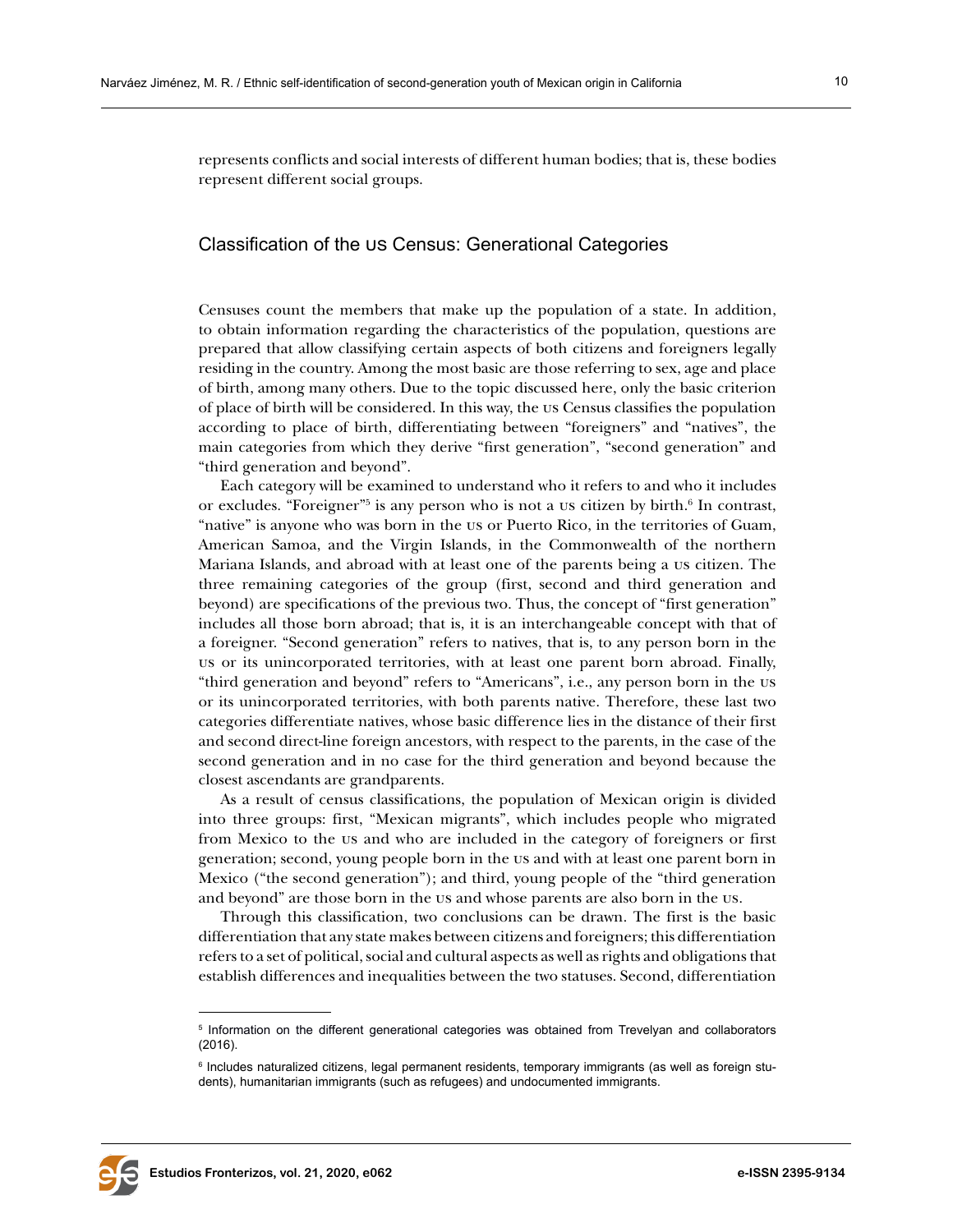through generations seems to have a genetic-cultural basis that takes as a reference the distance of foreign ancestors, through which, little by little, one will become "American". This is how the third generation and beyond is defined: "American", native and with both parents also native.

The case presented below is a clear example of census classification because the informant refers to the generational question through family relationships, among other aspects. This case refers to the argument used by the census where a person can be considered "American" until the third generation.

Rubén, 21 years old, generation 2.0:

— In my opinion, a Chicano is a person who has parents who are from Mexico, but they came here […] yes, I think I am a Chicano because my parents were born in Mexico and came here […] so, I was born here, and I speak English and Spanish.

— Are American and Chicano different?

— In that Americans and Chicanos are born here, in America, in the United States. In my opinion, it is that I am not […] a gringo, I am not white […] my parents were not born here, here, by generation after generation like them (the gringos). I feel Mexican or Chicano. Although I was born here, I look […] *brown*. There are so many categories here […] it is not a good thing […] "*you're labeling on yourself*" (Rubén, interview, May 3, 2016).

Rubén, in addition to referring to the filiation relationship with his parents, who migrated from Mexico, introduces two other aspects, language and skin color, as aspects that differentiate Mexicans from "gringos". The Spanish that Mexicans speak, compared to the English of the Anglos, is an aspect through which Mexicans can be easily assimilated through the learning of the new language, especially young people who have been socialized and educated in the us. Importantly, schools are one of the main institutions of socialization, especially for Americans, who use language as the main tool of assimilation. Furthermore, skin color, "brown" versus "white", is a label that continues, even with the passing of generations. Therefore, these are two aspects that we will see below and that are also collected in the us Census through the question about Latino/Hispanic origin and directly related to race.

# *Ethnicity and Race in the us Census*

The us Census also includes a question on Hispanic/Latino ethnicity and another on racial issues. The question regarding ethnicity<sup>7</sup> is addressed exclusively to a particular ethnic group, the Hispanic or Latino: "Is *this person of Hispanic, Latino, or Spanish* 



<sup>7</sup> This question has been present in the last five censuses conducted. It was first tested in 1969 and was later included in the 1970 census. But it was not until 1980 that the name "Hispanic" was introduced, replacing "Spanish"*.* For the 2010 census, the question was asked as follows: *Is this person of Hispanic, Latino, or Spanish origin*?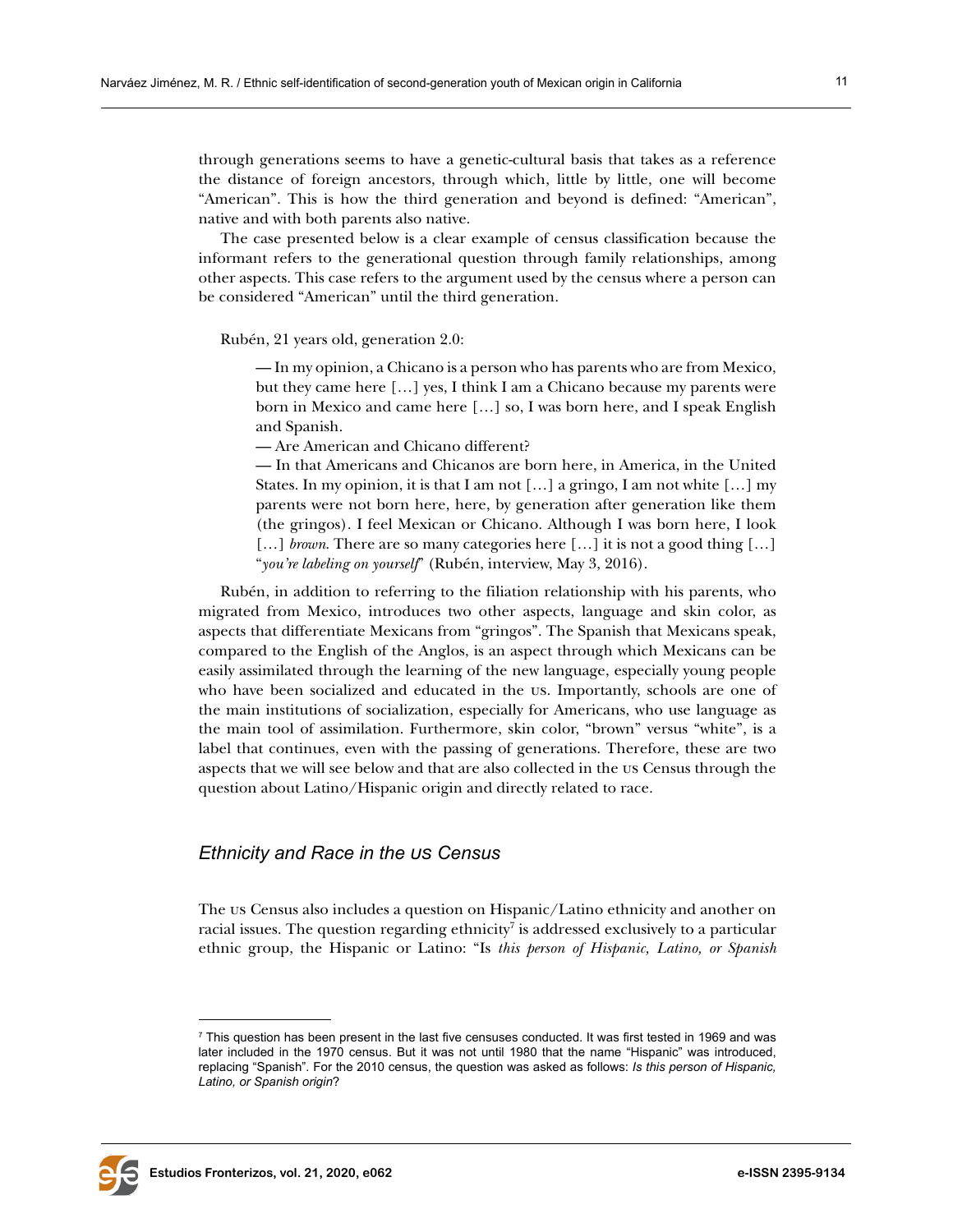origin?".<sup>8</sup> The census clarifies that "Hispanic/Latino" origin<sup>9</sup> is seen as an inheritance, nationality, lineage or country of birth of the person, their parents or ancestors prior to their arrival in the us and does not imply racial categorization. The answers to this question are considered self-identifications. In this way, the categorization of people as Mexican,10 Mexican-American and Chicano, among others, is based on their own identification. Therefore, the criterion that governs this classification is the identification itself as Hispanic/Latino, without distinctions between foreigners and natives or between generations.

The importance of categorizations and particularly of the question about Hispanic/Latino origin lies, as Epstein (2006) states, based on Barth, in the notion that ethnicity begins with the attribution of social categories. Hence, what is fundamental is the meaning of belonging to the "Hispanic/Latino" category. The most plausible is to understand this category as an ethnic group, as "a community that" is "biologically perpetuated",11 "shares fundamental cultural values", "integrates a field of communication and interaction" and is composed of "members" who "identify themselves and are identified by others", which makes them "a category distinguishable from other categories of the same order" (Barth, 1976, p. 11). This implies a clear "ethnic boundary" (Barth, 1976, p. 17) between being Hispanic or Latino.

Specifically, ethnicity based on lineage is the argument that supports the following informant in justifying his/her Mexicanness. For Selene, "being Mexican" is associated with genetics because, as she affirms, it is in her "blood", in reference to the national origin of her parents.

Selene, 19 years old, generation 2.0:

- I put Mexican-American.
- And why do you put that down?

— Because that is how I feel. I am Mexican, I'm not going to say "I am a gringa" because I was born here […] it's what is in my blood, my roots […], I am Mexican […] of Mexican parents (Selene, interview, 16 of May 2016).



 $^{\text{\tiny{\textregistered}}}$  Information regarding Hispanic/Latino origin has been obtained in (Ennis et al., 2011).

<sup>9</sup> The term "Hispanic or Latino" refers to persons from Cuba, Mexico, Puerto Rico, Central or South America, or from another Spanish culture or origin, regardless of race.

<sup>&</sup>lt;sup>10</sup> Those who identify themselves of Mexican origin may be people born in Mexico, the usa or another country. The same applies for the other national origins.

<sup>11</sup> Although ethnic group definitions tend to refer to the cultural aspects that define a set of people, this definition has been preferred because it is understood that the categorization of Hispanics/Latinos, in addition to origin, implies an ethnic and phenotypic component.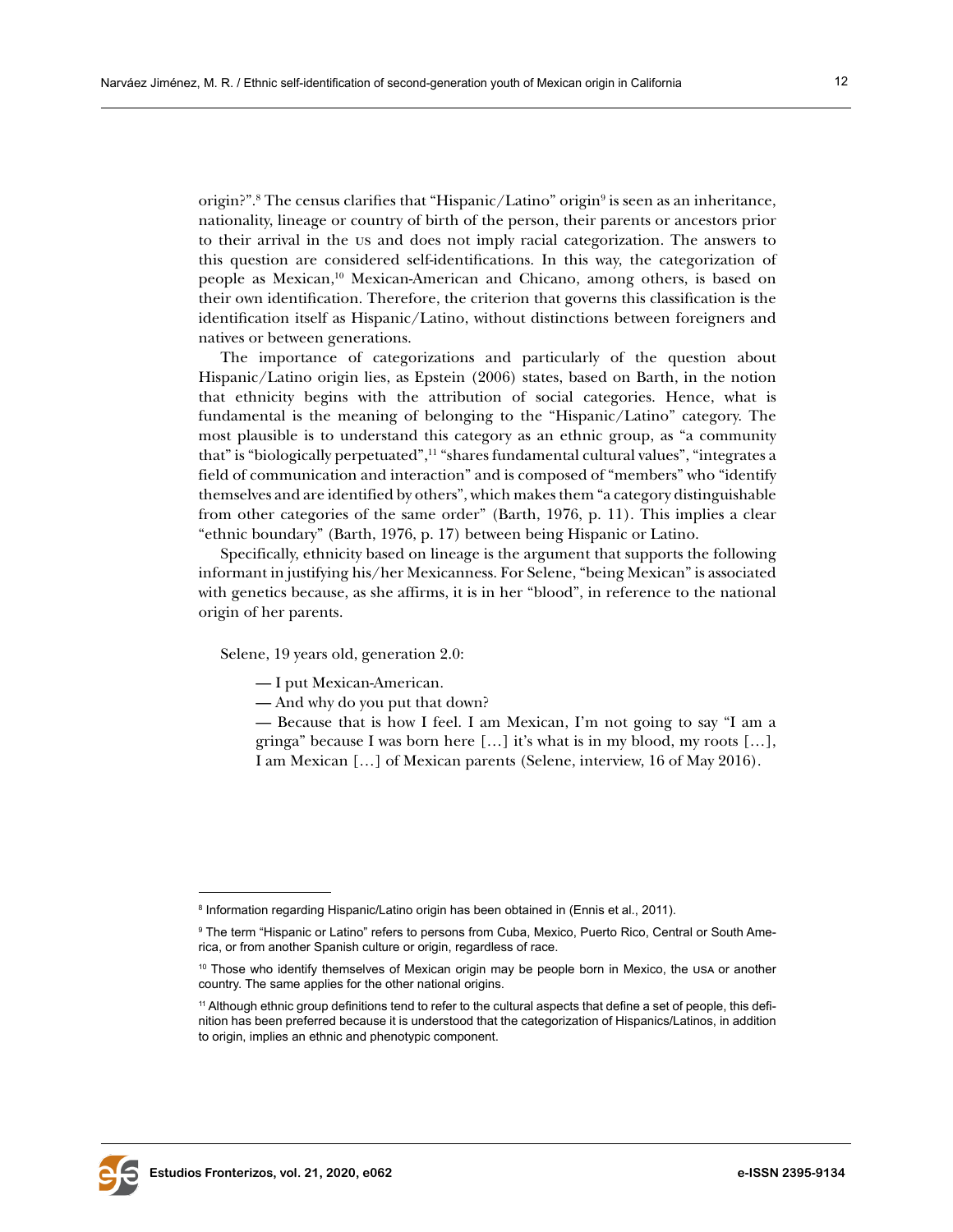Regarding racial issues, $12$  the census  $13$  also includes questions regarding the racial origin of people. Thus, question six is as follows: *"What is this person's race?*". As with the category of Hispanic/Latino ethnicity, here, it is also clarified that the category of race14 reflects a recognized social definition in the country and does not intend to define the race from the biological, anthropological or genetic point of view. This is why the question includes the race and national origin of sociocultural groups.15 The answers are also based on self-identification and give respondants the possibility of choosing between more than one racial group. Therefore, the question about Hispanic or Latino origin does not exclude racial origin; therefore, Hispanics/ Latinos, in addition to their ethnic origin, should mark the specific racial group with which they identify themselves.

The question about race, with the exception of the categories of "white" and "black", refers more to nationalities. It includes among its options, race and national origin of sociocultural groups, $16$  which leads one to think that the responses end up being categorized, in addition to racial origin, by national origin. On the other hand, as previously discussed, the reference to ethnicity can be understood as a sociocultural group. Therefore, the difference between the categories of Hispanics/Latinos and those of the "sociocultural groups" listed here is that the generational issue is not taken into account with respect to the latter.<sup>17</sup>

In this way, the classifications in the us Censuses constitute a set of categories that take as a reference place of birth and filial relationships, with which generational subcategories are established. "Ethnic" and/or "racial" references establish, in turn, differences based on their own "origin" and/or ancestors as well as racial attributions.

Again, in the cases presented below, the informants refer to some of the official categories collected in the us Census. Their self-identifications coincide with categories whose main defining characteristic is the relationship of otherness established with the white "gringo" or "American" as well as with the generational question of their



 $12$  Information on the race issue was obtained from Rastogi and colleagues (2011) and Hixson and colleagues (2011).

<sup>&</sup>lt;sup>13</sup> According to the census, the reasons why these questions are included are to obtain information, which allows the fulfillment of certain objectives, such as compliance with certain laws and program requirements. These include the use of this information by states regarding the monitoring of local jurisdictions in relation to the right to vote and its usefulness for political decision-making. There may be benefits for individuals, families, and communities, as this information is necessary to increase and evaluate programs or enforce laws, such as the right to vote or opportunities for equal employment. Public and private organizations use the data to implement services based on special needs as well as for the planning and implementation of education, accommodation, health and other programs, in relation to the specific needs that are identified.

<sup>&</sup>lt;sup>14</sup> The "white" racial category includes those who respond to entries as Caucasian or white as well as Arabic, Lebanese and Palestinian and those who answer North African, such as Algerians, Moroccans and Egyptians. The "black or African-American" category refers to a person who has origins in any of Africa's black racial groups. This category includes people who mark African-American or black as well as those who answer sub-Saharan African, Kenyan, Nigerian, Afro-Caribbean, Haitian and Jamaican. This is why Sub-Saharan Africans are classified as black or African-American, with the exception of Sudanese and Cape Verdeans because of their complex historical heritage.

<sup>&</sup>lt;sup>15</sup> For the 2010 census, examples were added to the options of other Asian and other Pacific island.

<sup>&</sup>lt;sup>16</sup> The only racial or sociocultural groups explicitly included in the options are Native Americans, Alaska Natives, Hmongs, and Laotians. The latter two are the only groups that do not appear associated with any particular national origin.

<sup>17</sup> Hispanic/Latino origin refers to the inheritance, nationality, place of lineage or country of birth of the person or his/her parents and/or ancestors (Ennis et al., 2011).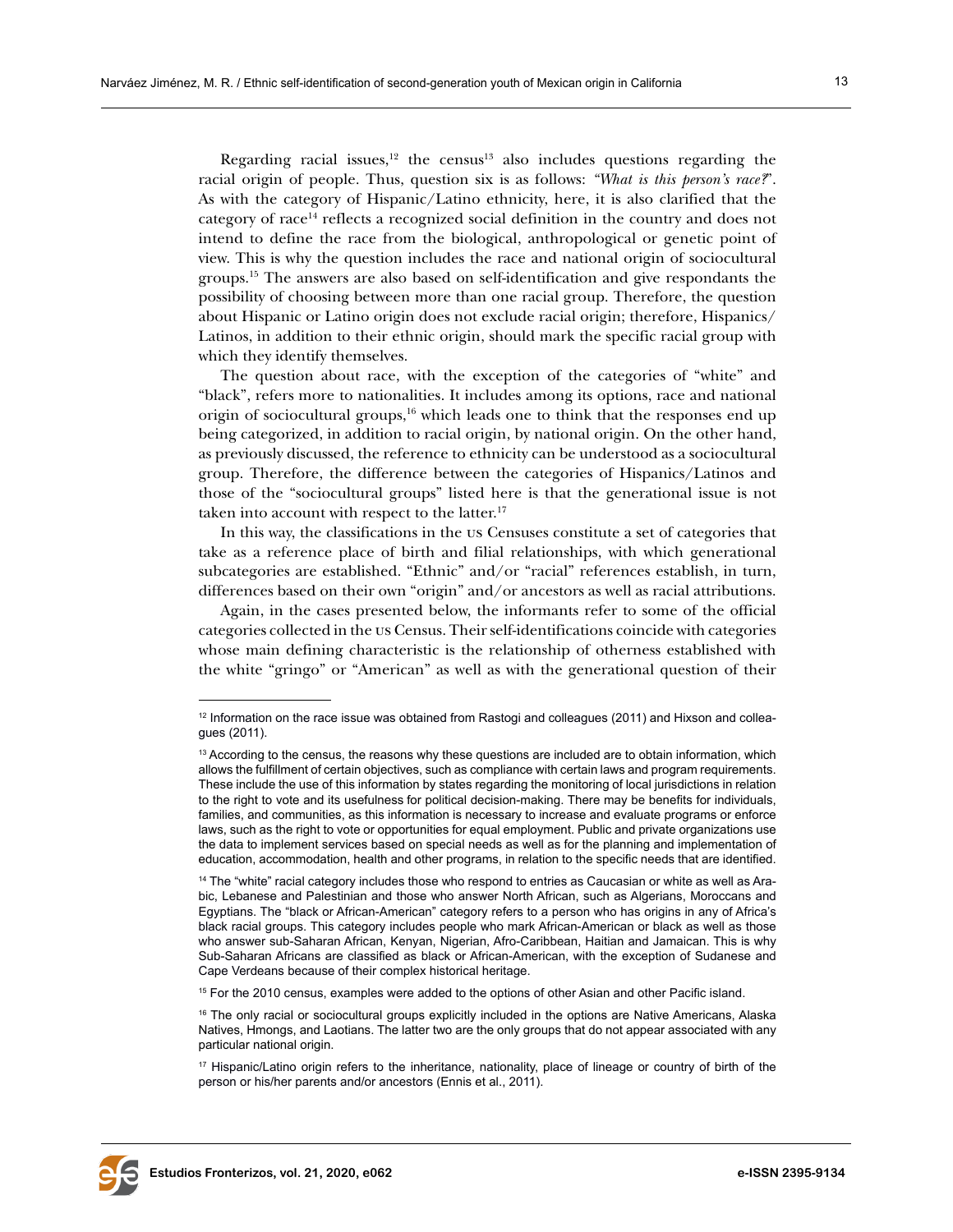ancestors that contributes to the definition of their own ethnic origin as "Mexican" or "Latino", even though they were born in the us. Therefore, phenotypic and/or racial issues are explicitly present in their self-identifications.

Yaretzi, 27 years old, Generation 2.0:

— I self-identify as Mexican. Ah... because there's applications... there are no other options. They give you: "*white American, Mexican, African American*". And I am not, I am not a gringa. I was born here, but my parents are Mexican. *So,*  I have always chosen *Mexican* [...] there are applications where you can put: Latin, *Mexican-American*, and that is when I select that option.

— And why don't you put American, if you're from here?

— Because it says: "white American" […] *I mean*, I am American; I was born here […] *You know*? […] but I'm not *White* (Yaretzi, interview, April 20, 2016).

Mauricio, 26 years old, generation 2.0:

— When you have to fill out an application […] how do you categorize yourself? — I think *white*, that is *güero*, *like, Native American* […] the state of California, because of its history, Mexicans […] were *güeros* […] it's a little complicated… Therefore, I used *white* because it's what I had. However, right now, I say *Native American*, which is Indian.

- American Indian?
- Uh-huh. Native American (Mauricio, interview, May 23, 2016).

Regarding the use of the category "Native American", Mauricio assumes, precisely, its literal meaning originating in the us, which is why he chooses this option on applications. However, this does become his reference category because as it was previously expressed in his story, he identifies as "pocho", which is a derogatory term that is attributed to Mexicans who migrated to the us or to their children and is associated with a specific national origin, Mexico; however, the meaning given by Mauricio is that of "someone who is neither from here nor from there". As he himself argued, it was the nickname with which he was referred to when he traveled to Mexico. Therefore, this shows us the discrimination and exclusion that many young people have faced during their visits to Mexico, as some of them have indicated.

In short, the incorporation of the question regarding ethnicity directed at the Latino/Hispanic community, as well as the question regarding race, constitute some of the mechanisms that nation-states use to exclude minorities and/or ethnic groups that they consider as outsiders, for being constituted as "other", as in the case of Mexicans, and/or for representing an identity model different from the national ideal. Mercado (2013) calls these mechanisms "subtractive citizenship" because the actions set apart and separate groups that do not fall within the "American" ideal. As we have seen, the young people interviewed do not consider themselves "Americans", although they were born in the us or spent most of their lives there.

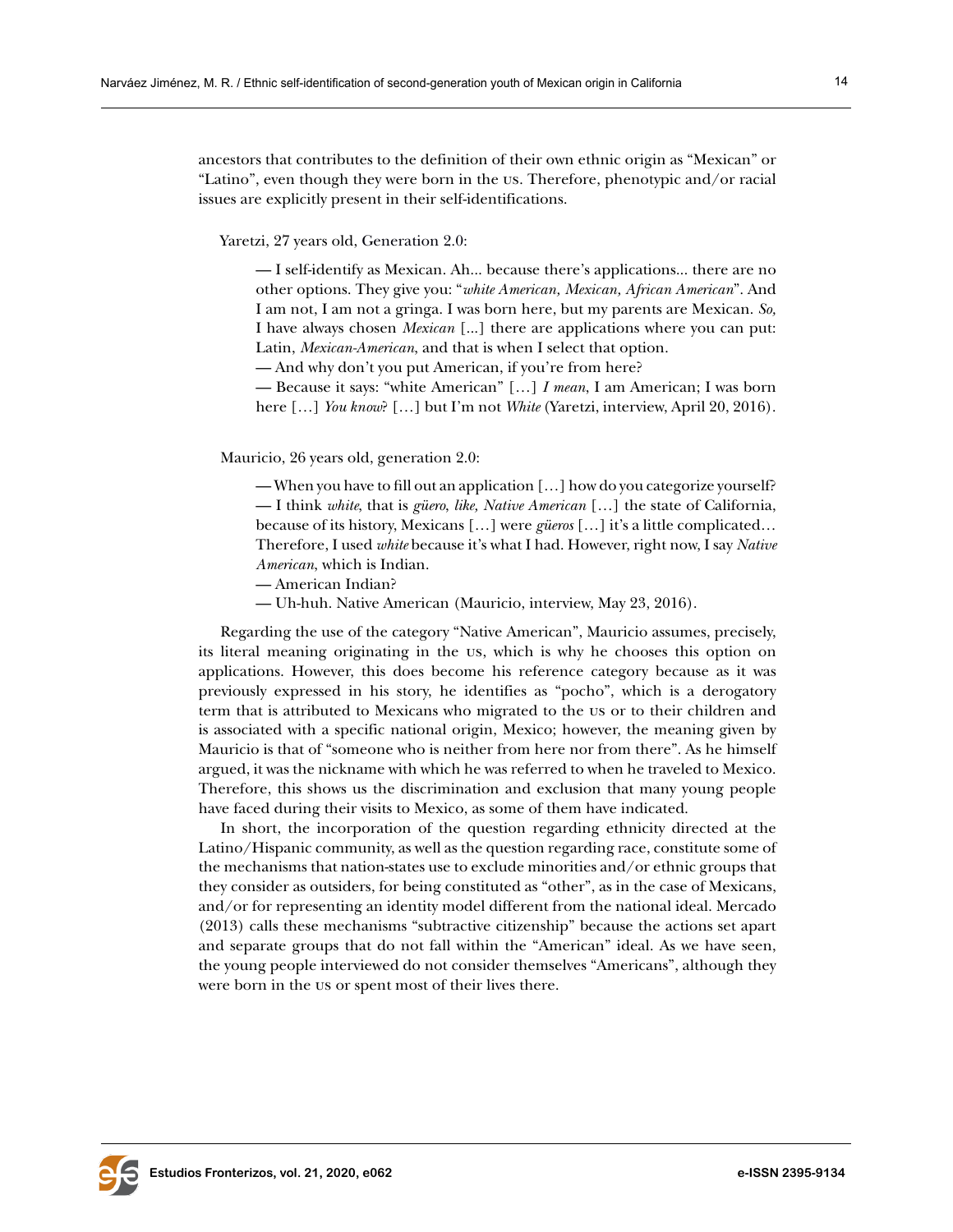## Indigeneity as a Double Stigmatization and as a Symbolic Relationship

As reflected in the stories of young people, the stereotypical view of Mexicans has been a constant. However, the case of Sebastián is different because he has suffered double stigmatization due to his "Indian" status in Mexico and in the us. His story is an example of the "model of ethnic homogenization" promoted by Mexican "government elites" that took place in the last century and in which the mestizo constitutes the ideal "Mexican" (Mercado, 2013, p. 11). As previously stated, the emergence of modern nation-states involved a process of ethnic homogenization, which in the case of Mexico involved *mestizaje* as the identity model of the new nation; thus, the cultural diversity of its multiple indigenous peoples who were excluded was not respected (Mercado, 2013).

The case presented below is that of Sebastián, the youngest of the 11 children of a Mixtec family from Oaxaca. His parents emigrated from his hometown to different places in Mexico until they reached Ensenada, where he was born. Later, they migrated to Tijuana and, finally, when he was between seven and eight years old, to the us. He remained undocumented for five or six years but currently has permanent resident status and will soon be eligible for citizenship.

This life experience and internal migration, in Mexico, and international migration to the us has generated feelings of otherness both regarding his country of origin and regarding the country where he resided when he was a child. Regarding his experience of feeling "otherness", he states the following:

Sebastián, 31 years old, generation 1.5:

When we were out of town, in Mexico, it was the Indians, and here, in the United States, we are also... We are not part of the main culture [...] I had to accept it. Although I cannot easily assimilate because I am very tight […] and now that I accept it; I celebrate it […] I feel very comfortable in my skin; I am learning to master my skin (Sebastián, interview, June 20, 2016).

For Sebastián, his otherness lies in a cultural issue because according to him, "they have never been part of the main culture", neither in Mexico nor in the us. He then states that the phenotype, specifically the color of his skin, is the main impediment erasing that difference. Therefore, for Sebastián and his family, exclusion and discrimination have been constant on both sides of the border. In this way, a double ethnic boundary is set up, as a Mexican native compared to the mestizo Mexican and as a Mexican with respect to the American "wasp". In this sense, his account reflects the racism and structural discrimination suffered by indigenous groups in both national contexts. In the case of Mexico, the National Survey on Discrimination in Mexico (Consejo Nacional para Prevenir la Discriminación, 2010) includes the main problems that the indigenous population identifies as their own, among which discrimination, with almost 20%, ranks first, followed by poverty and lack of government support, with 9.4% and 8.8%, respectively.

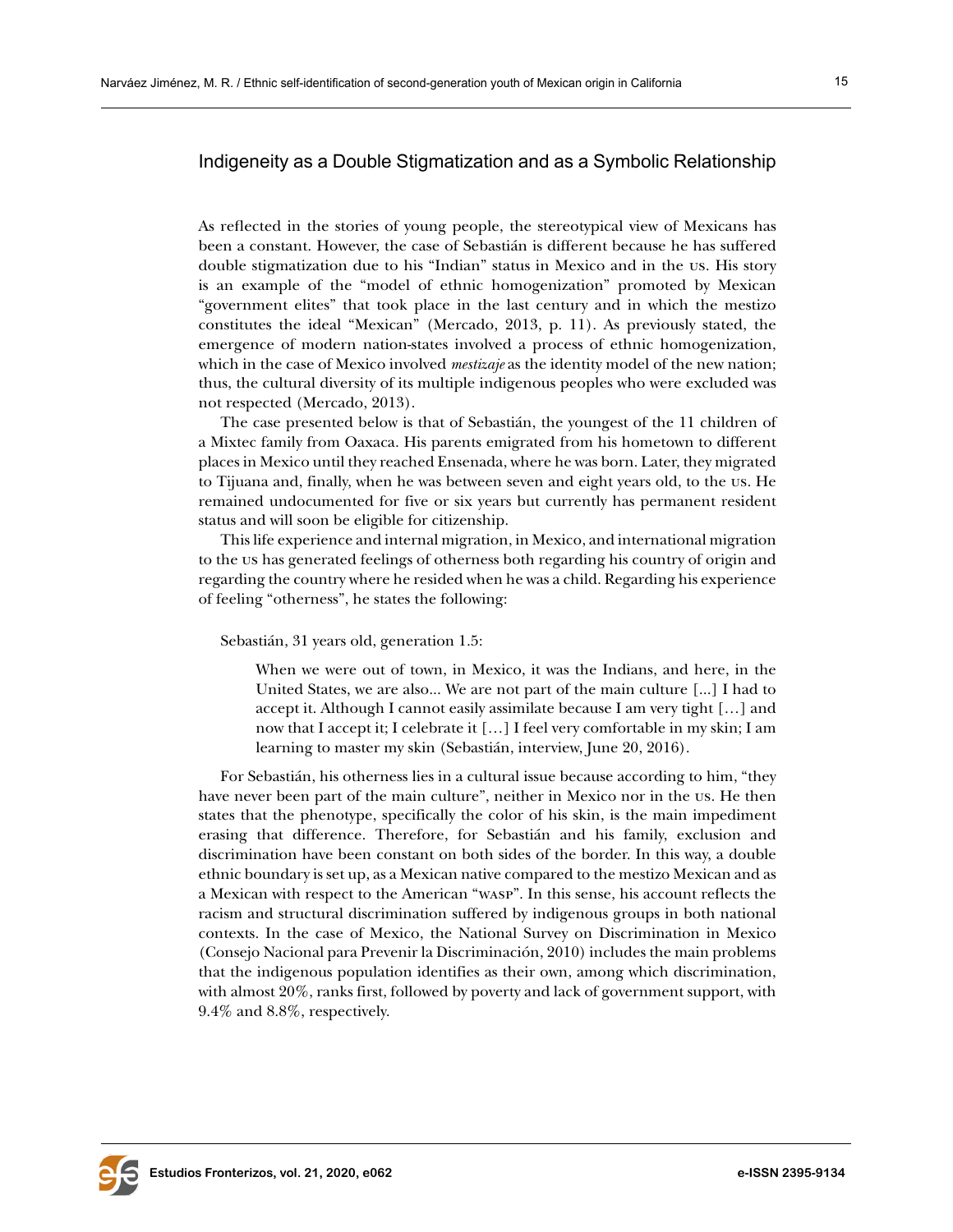Alicia also refers to her indigeneity; she identifies herself with the Wixárika, an ethnic group that originates in her parents' place of origin, Zacatecas. However, her situation is very different from that of Sebastián because for her, the relationship with her indigenous ancestors is based on an imaginary and symbolic relationship, an aspect that has also been present in the stories of other informants.

Alicia, 23 years old, generation 2.0:

We were considered white when Mexico separated from the United States, but then there are some who look white and others black. The word I do identify with would be huichol because my roots go to the Huichol Indians, who go to Jerez, where my parents are from (Alicia, interview, June 02, 2016).

Stuart Hall (1996) said that representation is a fundamental aspect of identification. In addition, because of the reconstruction process in which it is immersed, identification encompasses both tradition and its reinvention; therefore, "the imaginary", "the symbolic" and the fantastic are intrinsic components of this process (Hall, 1996, p. 18). Thus, the fragments of the accounts of the young people presented here indicate that their self-identifications are far from unifying and give rise to processes that are constructed and reconstructed over and over again, "in multiple ways through different discourses, practices and positions, often crossed and antagonistic" (Hall, 1996, p. 17).

#### Conclusions

Throughout this work, the aim was to respond to the proposed objective to explore ethnic self-identification among second-generation young people of Mexican origin. Through the stories of young people, it has been found that their processes of ethnic self-identification are closely related to some of the plausible hypotheses in this work, i.e., the shared social imaginary about the Mexican, defined as "the other" versus the ideal American. In turn, the categories that these young people use to self-identify are part of some of those institutionalized by the us Census and the meanings that these categories implicitly carry.

Although the representation of young migrants has been minimal in terms of the stories presented, some differences are perceived between their stories and those of natives because there are those who to a greater extent tend to identify themselves as Mexicans, under the argument that they were born in Mexico, and those who were born in the us, belonging to generation 2.0, who present more diverse and complex self-identifications, from the most repeated identity, Mexican-American, to Latin/Hispanic, Chicano, and Native American, among others. Therefore, natives self-identify with more varied, complex and changing categories over time (Portes & Rumbaut, 2010).

However, all young people, regardless of whether they are immigrants or natives, have one aspect in common: none has self-identified with the category of "American" or with any other that refers to it. All self-identifications refer to a feeling of belonging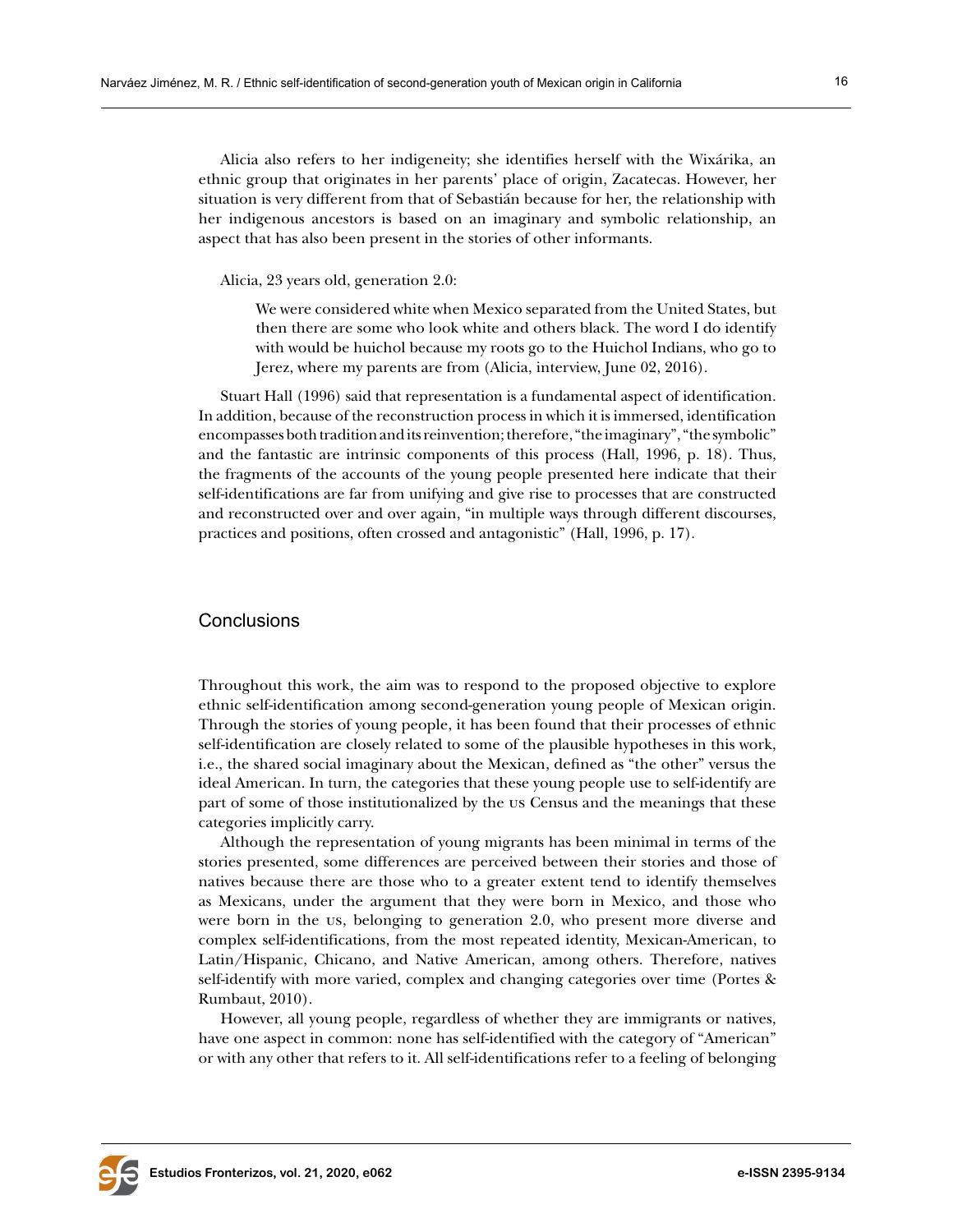to a group, whether Hispanic-Latino, Mexican or Mexican-American, demonstrating "ethnic self-awareness". Additionally, all categories have components that define them as opposed to "American", elements that tend to coincide with racial and/or phenotypic aspects rather than with cultural aspects. The connection that is usually established with the family or the place of origin should not be ignored. Imaginary belongings of a shared origin, where the birthplace of the interviewee, their parents or some of their ancestors, becomes an element of great weight in ethnic and national self-identification (Portes & Rumbaut, 2010).

In short, the different self-identifications among the informants only corroborate some of the conclusions reached by Portes and Rumbaut (2010), who alluded to the fact that young people of Mexican origin born in the us tend, for the most part, to identify their Mexican origin through the racial question. The authors see in these statements the outcome of categories developed in the us, where each national origin has its corresponding race, with which, many young people feel uncomfortable about. In this sense, it should not be forgotten that the majority of Latinos tend to associate Latino/Hispanic origin with a specific racial category. Hence, many do not identify with the racial categories presented by the us Census. Two-thirds of Latinos identified "being Hispanic" as part of the race question. In the 2010 census, Latinos were the group who least identified with the racial groups provided in the questionnaire; hence, they answered "other racial group", in which they described themselves as Mexican, Hispanic, or Latin American. The results of the 2010 census indicated that for the majority of Latinos, Hispanic identity is multifaceted and multidimensional. Some Latinos define it by the country of origin of their family, such as for Mexicans, Cubans and Dominicans, while others associate it with panethnicity that consists of highlighting the common elements of Latinos within their diversity (Parker et al., 2015).

In this way, the official recognition of ethnic and racial issues in the us involves a hierarchy based on the distance established with respect to Anglo-Saxons, which constitutes the basis of the "American" identity model (García Borrego, 2008). Therefore, ethnicity is not an objective reality but is objectified through the dominating relations established throughout history between the us and Mexico (García Borrego, 2008). Therefore, although us citizenship is based on *jus soli*, which results in people of different "races" and "ethnic origins" being part of the same nation-state, in the ethnic issue, *jus sanguinis* seems to rule because although citizens have the same rights and obligations, the phenotypic issue rules to the detriment of nonwhites, in this case Hispanics/Latinos.

#### References

- Alba, R. & Nee, V. (1997). Rethinking Assimilation Theory for a New Era of Immigration. *The International Migration Review*, *31*(4), 826-874.
- Alba, R. & Nee, V. (2003). *Remaking the American Mainstream: Assimilation and Contemporany Immigration.* Harvard University Press.

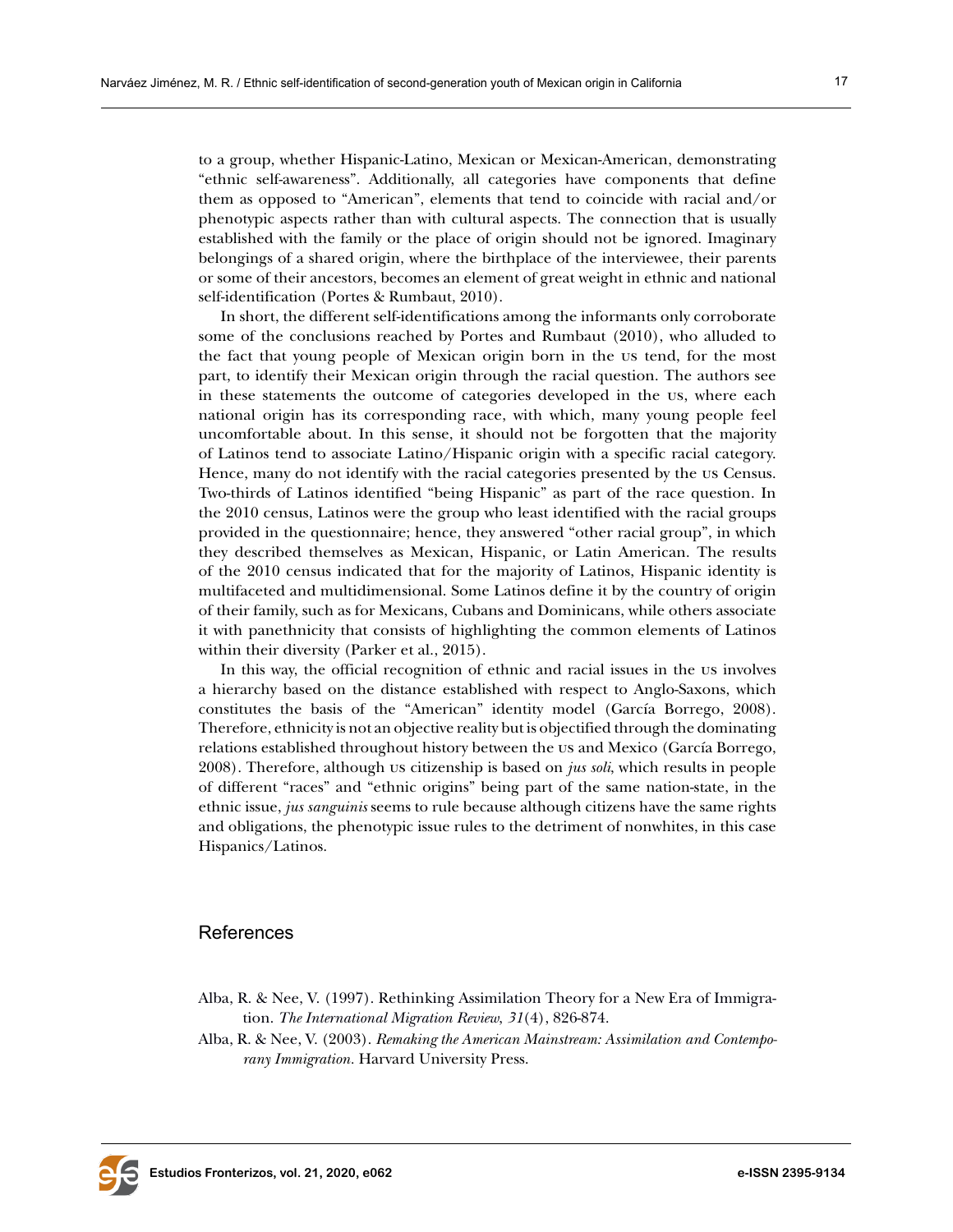- Aparicio, R. (2007). Las "segundas generaciones" en España: marroquíes, dominicanos, peruanos. *Cuadernos Europeos de Deusto*, (36), 19-56.
- Arendt, H. (2009). *Escritos judíos*. Paidós.
- Barth, F. (Comp.). (1976). *Los grupos étnicos y sus fronteras: La organización social de las diferencias culturales*. Fondo de Cultura Económica.
- Bertaux, D. (1999). El enfoque biográfico: Su validez metodológica y sus potencialidades. *Proposiciones 29*, 1-23.
- Bertaux, D. (2005). *Los relatos de vida. Perspectiva etnosociológica*. Ediciones Bellaterra.
- Comaroff, J. & Comaroff, J. L. (1992). *Theory, ethnography, historiography*. San Francisco, Oxford: Westview Press, Boulder.
- Consejo Nacional para Prevenir la Discriminación. (2010, April). *Encuesta Nacional sobre Discriminación en México*. [http://www.conapred.org.mx/index.php?con](http://www.conapred.org.mx/index.php?contenido=pagina&id=424&id_opcion=436&op=436)[tenido=pagina&id=424&id\\_opcion=436&op=436](http://www.conapred.org.mx/index.php?contenido=pagina&id=424&id_opcion=436&op=436)
- Denzin, N. K. (1970). *The Research Act.* Aldine.
- Durand, J. (2017, April 16). De migrantes a criminales. *La Jornada en línea*. [https://](https://www.jornada.com.mx/2019/04/14/opinion/013a2pol) [www.jornada.com.mx/2019/04/14/opinion/013a2pol](https://www.jornada.com.mx/2019/04/14/opinion/013a2pol)
- Ennis, S., Ríos-Vargas, M. & Albert, N. G. (2011). *The Hispanic Population: 2010*. U. S. Department of Commerce, Economics and Statistics Administration, U. S. Census Bureau. [https://www.census.gov/library/publications/2011/dec/](https://www.census.gov/library/publications/2011/dec/c2010br-04.html) [c2010br-04.html](https://www.census.gov/library/publications/2011/dec/c2010br-04.html)
- Epstein, A. L. (2006). Etnicidad e identidad. In M. Camus (Coord.)*, Las ideas detrás de la etnicidad. Una selección de textos para el debate* (pp. 86-116). Centro de Investigaciones Regionales de Mesoamérica.
- García Borrego, I. (2008). *Herederos de la condición inmigrante: Adolescentes y jóvenes en familias madrileñas de origen extranjero* (doctoral thesis). Universidad Nacional de Educación a Distancia. [http://espacio.uned.es/fez/eserv/tesisuned:CiencPol-](http://espacio.uned.es/fez/eserv/tesisuned:CiencPolSoc-Igarcia/Documento.pdf)[Soc-Igarcia/Documento.pdf](http://espacio.uned.es/fez/eserv/tesisuned:CiencPolSoc-Igarcia/Documento.pdf)
- Geertz, C. (1973). *La interpretación de las culturas.* Gedisa.
- Hall, S. (1996). Introducción ¿Quién necesita "identidad"? In S. Hall & P. du Gay (Comps.), *Cuestiones de identidad cultural* (pp. 13-39). Amorrortu editores.
- Hixson, L., Hepler, B. B. & Ouk Kim, M. (2011). *The White Population: 2010*. U. S. Department of Commerce, Economics and Statistics Administration, U. S. Census Bureau. [https://www.census.gov/library/publications/2011/dec/c2010br-05.](https://www.census.gov/library/publications/2011/dec/c2010br-05.html?sec_ak_reference=18.0519ae8c.1581537036.14b8cd77) [html?sec\\_ak\\_reference=18.0519ae8c.1581537036.14b8cd77](https://www.census.gov/library/publications/2011/dec/c2010br-05.html?sec_ak_reference=18.0519ae8c.1581537036.14b8cd77)
- Huntington, S. (2004). El reto hispano. *FP: Foreign Policy-Edición Española*, (2). [https://](https://www.ulima.edu.pe/sites/default/files/page/file/el_reto_hispano.pdf) [www.ulima.edu.pe/sites/default/files/page/file/el\\_reto\\_hispano.pdf](https://www.ulima.edu.pe/sites/default/files/page/file/el_reto_hispano.pdf)
- Mercado, A. (2013). Subtractive citizenship and transnational indigenous resistance: Indigenous Mexicans in San Diego. *Journal of Transborder Studies. Research and Practice*.
- Omi, M. & Winant, H. (2015). *Racial formation in the United States*. Routledge.
- Parker, K., Menasce, J., Morin, R. & Lopez, M. H. (2015). Chapter 7: The Many Dimensions of Hispanic Racial Identity. *Pew Research Center* [https://www.pewso](https://www.pewsocialtrends.org/2015/06/11/chapter-7-the-many-dimensions-of-hispanic-racial-identity/)[cialtrends.org/2015/06/11/chapter-7-the-many-dimensions-of-hispanic-ra](https://www.pewsocialtrends.org/2015/06/11/chapter-7-the-many-dimensions-of-hispanic-racial-identity/)[cial-identity/](https://www.pewsocialtrends.org/2015/06/11/chapter-7-the-many-dimensions-of-hispanic-racial-identity/)

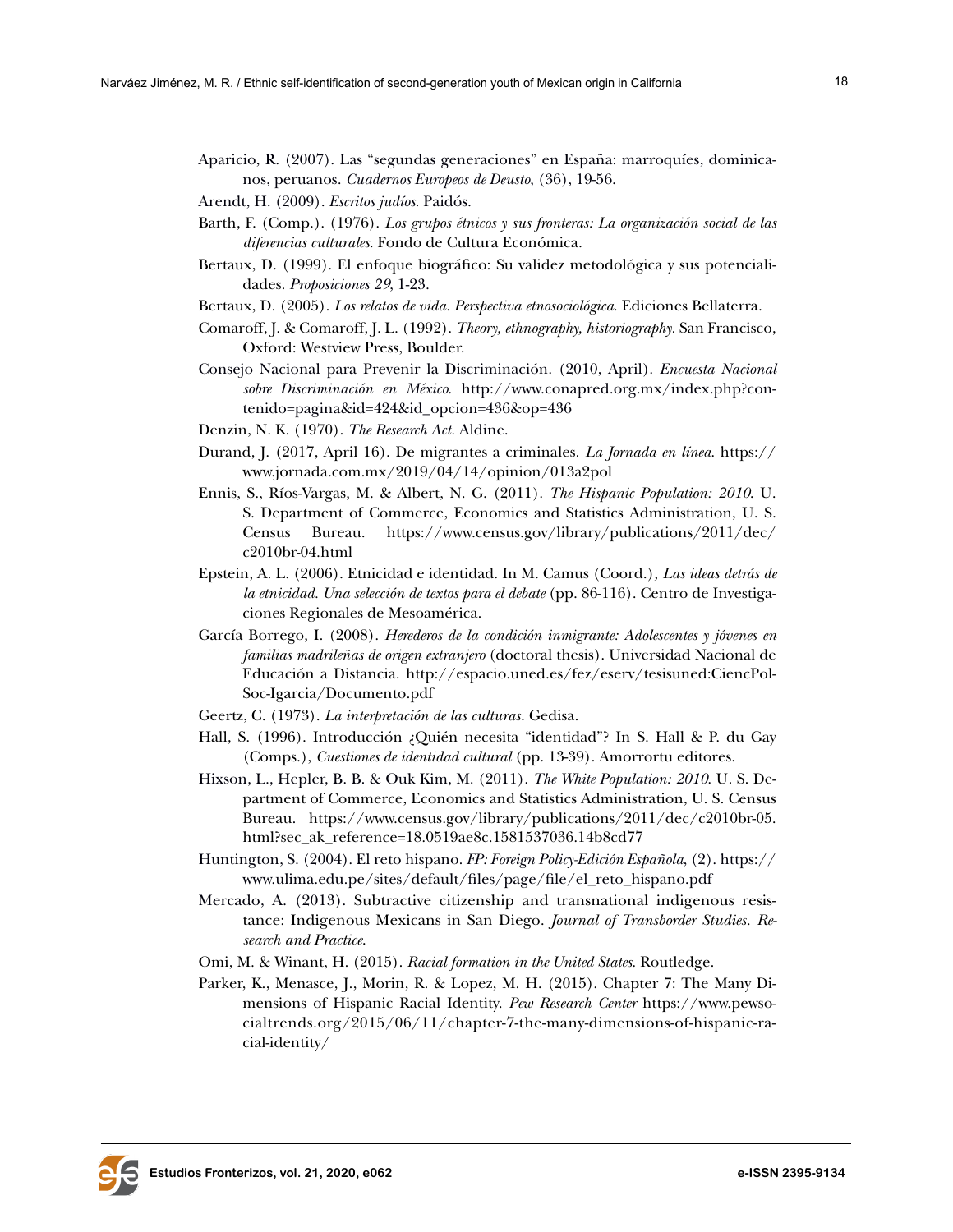- Perlman, J. & Waldinger, R. (1997). Second generation decline? Children of immigrants, past and present. A reconsideration. *International Migration Review*, *31*(4), 1415-1430. <https://doi.org/10.1177%2F019791839703100405>
- Portes, A. & Rumbaut, R. G. (2010). *Legados. La historia de la segunda generación inmigrante.* Hipatia.
- Portes, A. & Zhou, M. (1993). The new second generation: Segmented assimilation and its variants. *Annals of the American Academy of Political and Social Science, 530*(1), 74-96. [https://doi.org/10.1177%2F0002716293530001006](https://doi.org/10.1177%2F0002716293530001006 )
- Rastogi, S., Johnson, T. D., Hoeffel, E. M. & Drewery, M. P. (2011). *The Black Population*. U. S. Department of Commerce, Economics and Statistics Administration, U. S. Census Bureau. [https://www.census.gov/library/publications/2011/dec/](https://www.census.gov/library/publications/2011/dec/c2010br-06.html) [c2010br-06.html](https://www.census.gov/library/publications/2011/dec/c2010br-06.html)
- Rumbaut, R. G. (2006). Edades, etapas de la vida y cohortes generacionales: Un análisis de las dos primeras generaciones de inmigrantes en Estados Unidos. In A. Portes & J. DeWind (Coords.), *Repensando las migraciones. Nuevas perspectivas teóricas y empíricas.* (Colección América Latina y el Nuevo Orden Mundial, pp. 361-409). Miguel Ángel Porrua/uaz/Secretaría de Gobernación/Instituto Nacional de Migración.
- Saraví, G. A. (2015). *Juventudes fragmentadas. Socialización, clase y cultura en la construcción de la desigualdad*. ciesas/Flacso Mexico.
- Trevelyan, E., Gambino, C., Gryn, T., Larsen, L., Acosta, Y., Grieco, E., Harris, D. & Walters, N. (2016). *Characteristics of the u. s. Population by generational status: 2013*. U. S. Department of Commerce, Economics and Statistics Administration. U. S., Census Boureau. [https://www.census.gov/library/publications/2016/demo/](https://www.census.gov/library/publications/2016/demo/p23-214.html) [p23-214.html](https://www.census.gov/library/publications/2016/demo/p23-214.html)
- Wimmer, A. & Glick Schiller, N. (2002). Methodological nationalism and beyond: Nation state building, migration and the social sciences. *Global Networks*, *2*(4), 301-304.